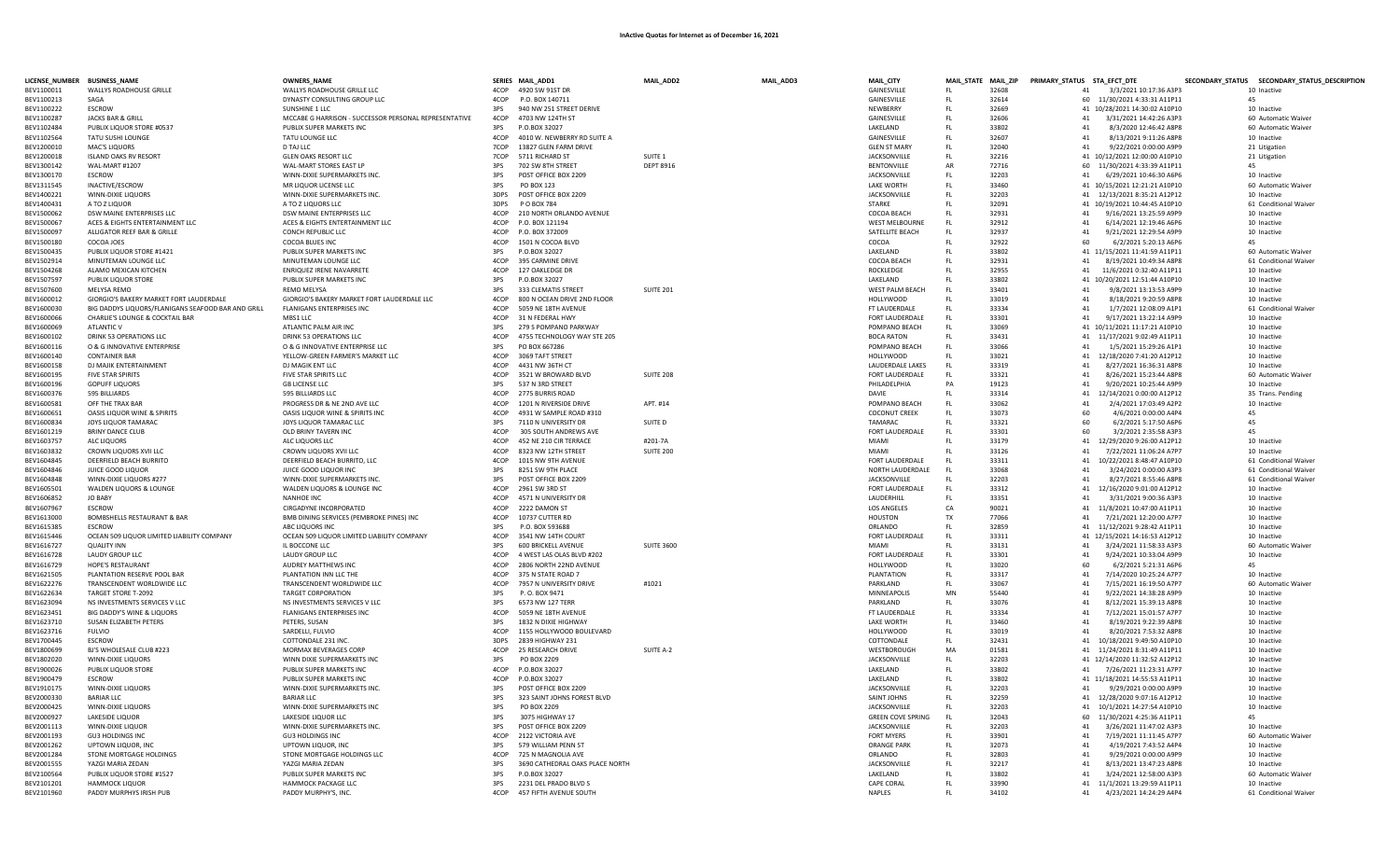|                          | LICENSE_NUMBER BUSINESS_NAME                               | <b>OWNERS_NAME</b>                           |              | SERIES MAIL_ADD1                                           | MAIL_ADD2                                | MAIL_ADD3         | MAIL_CITY                        |           | MAIL_STATE MAIL_ZIP PRIMARY_STATUS STA_EFCT_DTE |          |                                                          | SECONDARY_STATUS SECONDARY_STATUS_DESCRIPTION |  |
|--------------------------|------------------------------------------------------------|----------------------------------------------|--------------|------------------------------------------------------------|------------------------------------------|-------------------|----------------------------------|-----------|-------------------------------------------------|----------|----------------------------------------------------------|-----------------------------------------------|--|
| BEV2102711               | OLIVERIO, JOSEPH S                                         | OLIVERIO, JOSEPH S                           | 4COP         | 1340 CAXAMBAS CT                                           |                                          |                   | <b>MARCO ISLAND</b>              | FL.       | 34145                                           | 41       | 5/6/2021 18:24:29 A5P5                                   | 10 Inactive                                   |  |
| BEV2104104               | WAL-MART STORE #3417                                       | WAL MART STORES EAST LP                      | 3PS          | 508 SW 8TH STREET                                          | <b>DEPT 8916</b>                         |                   | <b>BENTONVILLE</b>               | AR        | 72716-0500                                      |          | 41 12/11/2020 14:12:28 A12P12                            | 61 Conditional Waiver                         |  |
| BFV2104165               | PUBLIX HOUOR STORE                                         | PUBLIX SUPER MARKETS INC                     | 3PS          | P.O.BOX 32027                                              |                                          |                   | LAKELAND                         | FL.       | 33802                                           | 41       | 3/24/2021 12:10:57 A3P3                                  | 60 Automatic Waiver                           |  |
| BEV2105460               | PUBLIX LIQUOR STORE                                        | PUBLIX SUPER MARKETS INC                     | 3PS          | P.O.BOX 32027                                              |                                          |                   | LAKELAND                         | FL        | 33802                                           | 41       | 6/4/2021 12:55:42 A6P6                                   | 10 Inactive                                   |  |
| BFV2105534               | <b>DIANE GENTILE</b>                                       | <b>GENTILE, DIANE</b>                        | 3PS          | 1832 NORTH DIXIF HIGHWAY                                   |                                          |                   | <b>LAKE WORTH</b>                | FI.       | 33460                                           | 41       | 9/16/2021 17:14:17 A9P9                                  | 10 Inactive                                   |  |
| BEV2200011               | <b>ESCROW</b>                                              | BHAVANA 2019 LLC                             | 3BPS         | 4362 NW CADEN GLEN                                         |                                          |                   | <b>LAKE CITY</b>                 | FL        | 32055                                           | 41       | 6/9/2021 10:20:14 A6P6                                   | 10 Inactive                                   |  |
| BEV2300101               | 500 SOUTH POINTE INVESTMENTS LLC                           | 500 SOUTH POINTE INVESTMENTS LLC             | 4COP         | 444 BRICKELL AVENUE STE 224                                | C/O CHRISTINA CUERVO                     |                   | <b>MIAMI</b>                     | FL.       | 33131                                           |          | 41 12/9/2021 16:30:43 A12P12                             | 10 Inactive                                   |  |
| BEV2300174               | EL GALLEGO SPANISH FOOD INC                                | EL GALLEGO SPANISH FOOD INC                  | 4COP         | 7171-73 SW 8TH STREET                                      |                                          |                   | MIAMI                            | FL.       | 33144                                           | 41       | 4/22/2021 16:42:08 A4P4                                  | 10 Inactive                                   |  |
| BEV2300202               | <b>IULIA &amp; HENRY'S</b>                                 | <b>J&amp;H HOSPITALITY LLC</b>               | 4COP         | 350 NE 75TH STREET, SUITE 101                              |                                          |                   | <b>MIAMI</b>                     | FL        | 33138                                           |          | 41 11/22/2021 10:41:09 A11P11                            | 61 Conditional Waiver                         |  |
| BEV2300368               | FLAMINGO LIQUORS INTERNET & GIFT SHOP                      | FLAMINGO BUSINESS CENTER INC                 | 4COP         | 4300 N MICHIGAN AVENUE                                     |                                          |                   | MIAMI BEACH                      | FL.       | 33140                                           |          | 41 12/14/2021 0:00:00 A12P12                             | 20 Active                                     |  |
| BEV2300494               | WYNWOOD DS LLC                                             | WYNWOOD DS LLC                               | 4COP         | 2214 NW 1 PL 2ND FLOOR                                     |                                          |                   | <b>MIAMI</b>                     | FL        | 33127                                           | 41       | 5/28/2021 16:25:57 A5P5                                  | 10 Inactive                                   |  |
| BEV2300548               | <b>ZARI CAFE</b>                                           | ZARI CAFE, LLC                               | 4COP         | 600 BRICKELL AVENUE, SUITE 3600                            |                                          |                   | MIAMI                            | FL        | 33131                                           | 41       | 8/10/2021 13:50:20 A8P8                                  | 10 Inactive                                   |  |
| BEV2300586               | DUMERCY INVESTMENT FIRM                                    | DUMERCY INVESTMENT FIRM LLC                  | 4COP         | PO BOX 220511                                              |                                          |                   | <b>HOLLYWOOD</b>                 | FL        | 33022                                           |          | 41 10/5/2020 12:10:27 A10P10                             | 10 Inactive                                   |  |
| BEV2300664               | RISE AGAIN INVESTMENT LLC                                  | RISE AGAIN INVESTMENT LLC                    | 4COP         | 3336 SW 65 AVENUE                                          |                                          |                   | <b>MIAMI</b>                     | FL        | 33155                                           | 41       | 6/3/2021 14:17:02 A6P6                                   | 10 Inactive                                   |  |
| BEV2300704               | <b>HANGAR</b>                                              | FLORIDA LIVING THE DREAM INC                 | 4COP         | 1300 S MIAMI AVE                                           | APT 4810                                 |                   | MIAMI                            | FL.       | 33130                                           | 60       | 3/2/2021 2:35:27 A3P3                                    | 45                                            |  |
| BEV2300705               | <b>HILLS LIQUORS 6</b>                                     | HILLS LIQUORS 6, INC.                        | 4COP         | 26606 S DIXIE HWY                                          |                                          |                   | HOMESTEAD                        | FL.       | 33032                                           | 41       | 8/5/2021 11:18:31 A8P8                                   | 60 Automatic Waiver                           |  |
| BEV2300733               | WE ARE THE ROAD                                            | WE ARE THE ROAD INC                          | 4COP         | 600 BRICKELL AVENUE                                        |                                          |                   | <b>MIAMI</b>                     | FL.       | 33131                                           | 41       | 1/27/2021 10:30:40 A1P1                                  | 61 Conditional Waiver                         |  |
| BEV2300773               | (THE) LOCAL CRAFT FOOD AND DRINK                           | 150 GIRALDA GROUP LLC                        | 4COP         | 600 BRICKELL AVENUE SUITE 3600                             |                                          |                   | <b>MIAMI</b>                     | FL.       | 33131                                           | 41       | 12/13/2021 9:23:43 A12P12                                | 60 Automatic Waiver                           |  |
| BEV2300842               | PRESTIGE RESTAURANT AND BAKERY                             | PRESTIGE RESTAURANT AND BAKERY, LLC          | 4COP         | 21435 NW 2ND AVE                                           |                                          |                   | MIAMI GARDENS                    | FL.       | 33169                                           | 41       | 7/29/2021 10:50:15 A7P7                                  | 10 Inactive                                   |  |
| BEV2300844               | <b>FSI LIQUOR LLC</b>                                      | <b>FSI LIQUOR LLC</b>                        | 4COP         | 157 E. FLAGLER STREET                                      |                                          |                   | <b>MIAM</b>                      | FL.       | 33131                                           | 41       | 5/13/2021 11:12:33 A5P5                                  | 61 Conditional Waiver                         |  |
| BEV2300845               | 305 LIQUOR                                                 | 305 LIQUOR LLC                               | 4COP         | 337 IVES DAIRY RD APT#1                                    |                                          |                   | MIAMI                            | FL.       | 33179                                           | 41       | 12/8/2021 8:17:12 A12P12                                 | 60 Automatic Waiver                           |  |
| BEV2300895               | RING THE BELL LIQUOR STORE                                 | CAROLINA I M CORP                            | 3PS          | 3940 W FLAGLER STREET                                      | <b>SUITE 201</b>                         |                   | <b>MIAMI</b>                     | FL.       | 33134                                           | 41       | 3/19/2021 11:23:47 A3P3                                  | 60 Automatic Waiver                           |  |
| BEV2300905               | <b>PUBLIX LIQUOR STORE</b>                                 | PUBLIX SUPER MARKETS IN                      | 4COP         | P O BOX 32027                                              |                                          |                   | LAKELAND                         | FL.       | 33802                                           | 41       | 3/3/2021 12:02:22 A3P3                                   | 60 Automatic Waiver                           |  |
| BEV2300926               | CUBAOCHO MUSEUM AND PERFORMING ARTS CENTER                 | RAMOS MASTERS COLLECTION INC                 | 4COP         | 600 BRICKELL AVE STE. 3600                                 | C/O GREENSPOON MARDER LLP                |                   | <b>MIAMI</b>                     | FL        | 33131                                           | 41       | 11/5/2021 16:34:24 A11P11                                | 10 Inactive                                   |  |
| BEV2300954               | TAQUERIAS EL MEXICANO                                      | ALTOS MEXICANO LLC                           | 4COP         | 2030 SOUTH DOUGLAS ROAD, #108                              |                                          |                   | <b>CORAL GABLES</b>              | FL        | 33134                                           | 41       | 8/5/2021 10:55:57 A8P8                                   | 10 Inactive                                   |  |
| BEV2301055               | <b>ESCAPE ONE</b>                                          | <b>ESCAPE ONE LLC</b>                        | 3PS          | 150 NE 193RD TERR                                          |                                          |                   | <b>MIAMI</b>                     | FL        | 33179                                           | 41       | 8/24/2021 16:58:49 A8P8                                  | 10 Inactive                                   |  |
| BEV2301070               | AK FOOD AND BEVERAGE LLC                                   | AK FOOD AND BEVERAGE LLC                     | 4COP         | 1450 BRICKELL AVE STE 1450                                 |                                          |                   | <b>MIAMI</b>                     | FL        | 33131                                           | 41       | 3/30/2020 9:13:26 A3P3                                   | 61 Conditional Waiver                         |  |
| BEV2301134               | KLUB 24 CABARET                                            | <b>B&amp;G OPA HOLDINGS INC</b>              | 4COP         | 5325 NW 77 AVE                                             |                                          |                   | <b>MIAMI</b>                     | FL        | 33166                                           | 41       | 10/22/2021 0:00:00 A10P10                                | 60 Automatic Waiver                           |  |
| BEV2301330               | CAMEO                                                      | ASSI, LLC                                    | 4COP         | P O BOX 19-1678                                            |                                          |                   | MIAMI BEACH                      | FL        | 33119                                           | 41       | 8/16/2021 8:26:28 A8P8                                   | 10 Inactive                                   |  |
| BEV2301364               | <b>KING OF DIAMONDS</b>                                    | AK N ELI LLC                                 | 4COP         | 17800 NE 5TH AVE                                           |                                          |                   | <b>MIAMI</b>                     | <b>NY</b> | 33162                                           | 60       | 6/4/2019 8:29:16 A6P6                                    | 45                                            |  |
| BEV2301468               | LIQUOR MART III                                            | <b>FM3 LIQUORS INC</b>                       | 4COP         | 11401 NW 27 AVENUE                                         |                                          |                   | <b>MIAMI</b>                     | FI.       | 33167                                           | 41       | 6/28/2021 11:31:03 A6P6                                  | 60 Automatic Waiver                           |  |
| BEV2301490               | NR VENTURES SOBE LLC                                       | NR VENTURES SOBE LLC                         | 3PS          | 240 NW 25TH STREET #337                                    |                                          |                   | <b>MIAMI</b>                     | FL        | 33127                                           | 41       | 11/30/2021 8:37:20 A11P11                                | 10 Inactive                                   |  |
| BEV2301545               | <b>BARDOT LIVE</b>                                         | 23RD STREET PARTNERS LLC                     | 4COP         | 318 NW 23 STREET                                           |                                          |                   | <b>MIAMI</b>                     | EL.       | 33127                                           | 41       | 7/7/2021 16:32:44 A7P7                                   | 10 Inactive                                   |  |
| BEV2301703               | MINDSET UNLIMITED GROUP LLC                                | MINDSET UNLIMITED GROUP LLC                  | 4COP         | 14908 SW 54TH AVENUE                                       |                                          |                   | <b>MIRAMAF</b>                   | FL.       | 33027                                           | 41       | 5/18/2021 13:33:21 A5P5                                  | 10 Inactive                                   |  |
| BEV2301846               | HARVEY SEEDS AMERICAN LEGION POST 29                       | HARVEY W SEEDS POST #29 AMERICAN LEGION      | 4COP         | <b>6445 NE 7TH AVE</b>                                     |                                          |                   | <b>MIAMI</b>                     | FL.       | 331386220                                       | 60       | 6/2/2021 5:17:03 A6P6                                    | 45                                            |  |
| BEV2301894               | SUGAR FACTORY AMERICAN BRASSERIE                           | <b>BAYSIDE SF 88 LLC</b>                     | 4COP         | 600 BRICKELL AVENUE #3600                                  |                                          |                   | MIAMI                            | FL.       | 33131                                           | 41       | 7/20/2021 10:16:04 A7P7                                  | 10 Inactive                                   |  |
| BEV2301998               | TATSUYA LG, INC                                            | TATSUYA LG INC                               | 4COP         | 3351 SW 126 AVE                                            |                                          |                   | <b>HOLLYWOOD</b>                 | FL        | 33027                                           | 41       | 6/25/2021 15:30:21 A6P6                                  | 10 Inactive                                   |  |
| BEV2302099               | ESCROW                                                     | ALGUIEN DIJO MEZCAL? CORP                    | 4COP         | 1395 BRICKELL AVENUE                                       | 4TH FL-JHF                               |                   | <b>MIAMI</b>                     | FL        | 33131                                           | 41       | 5/2/2019 15:50:57 A5P5                                   | 61 Conditional Waive                          |  |
| BEV2302185               | RS JZ 2700 NW2 LLC                                         | RS JZ 2700 NW2 LLC                           | 4COP         | 3 HOPE STREET                                              | C/O REDSKY CAPITALL LLC                  |                   | <b>BROOKLYN</b>                  | <b>NY</b> | 11211                                           |          | 41 11/12/2021 19:41:07 A11P11                            | 10 Inactive                                   |  |
| BEV2302188               | <b>GULF DISCOUNT LIQUORS</b>                               | LENOX LIQUORS #3 INC                         | 3PS          | 207 NW BLVD                                                |                                          |                   | <b>MIAMI</b>                     | FL.       | 33126                                           | 60       | 3/25/2016 0:00:00 A3P3                                   | 21 Litigation                                 |  |
| BEV2302212               | <b>SEXY FISH</b>                                           | SF MIAMI LLC                                 | 4COP         | 1290 WESTON ROAD SUITE 218                                 |                                          |                   | WESTON                           | FL        | 33326                                           | 41       | 10/5/2021 9:29:19 A10P10                                 | 10 Inactive                                   |  |
| BEV2302215               | <b>CRAZY FISH</b>                                          | MICHEL VINCENT LLC                           | 4COP         | <b>475 BRICKELL AVE</b>                                    | #3909                                    |                   | <b>MIAMI</b>                     | FL.       | 33131                                           | 60       | 6/4/2019 8:12:51 A6P6                                    | 45                                            |  |
| BEV2302282               | GAI A                                                      | MIAMI LOUD HOLDINGS LLC                      | 4COP         | 13587 BARCELONA LAKE CIRCLE                                |                                          |                   | DELRAY BEACH                     | FL        | 33446                                           | 41       | 9/30/2021 14:26:21 A9P9                                  | 10 Inactive                                   |  |
| BFV2302365               | BOTTLED BLONDE                                             | BOTTLED BLONDE MIAMI LLC                     | 4COP         | 4440 N CIVIC CENTER PLAZA                                  |                                          |                   | SCOTTSDALE                       | A7        | 85251                                           | 41       | 12/3/2021 11:17:43 A12P12                                | 61 Conditional Waiver                         |  |
| BEV2302590               | <b>WINN-DIXIE LIQUORS</b>                                  | WINN DIXIE SUPERMARKETS INC                  | 3PS          | PO BOX 2209                                                |                                          |                   | <b>JACKSONVILLE</b>              | FL.       | 32203                                           | 41       | 5/14/2021 12:32:20 A5P5                                  | 10 Inactive                                   |  |
| BEV2302771               | DEVILN, CHRISTOPHER                                        | DEVLIN, CHRISTOPHER                          | 4COP         | 407 LINCOLN ROAD STE 2A                                    |                                          |                   | MIAMI BFACH                      | FI.       | 33139                                           | 41       | 5/5/2021 9:04:41 A5P5                                    | 10 Inactive                                   |  |
| BEV2302782               | <b>ESTEFAN KITCHEN</b>                                     | <b>CHANG-CHONG CORP</b>                      | 4COP         | 420 JEFFERSON AVENUE                                       |                                          |                   | MIAMI BEACH                      | FL.       | 33139                                           | 41       | 3/31/2021 15:53:56 A3P3                                  | 60 Automatic Waiver                           |  |
| BEV2302822               | PUBLIX LIQUOR STORE #1397                                  | PUBLIX SUPERMARKETS INC.                     | 3PS          | P.O. BOX 32027                                             | <b>EXPENSE / LICENSES</b>                |                   | LAKELAND                         | FL.       | 33802                                           | 41       | 5/3/2021 11:43:58 A5P5                                   | 10 Inactive                                   |  |
| BEV2302918               | <b>BA LEO LLC</b>                                          | BA LEO LLC                                   | 4COP         | 1180 SOUTH BEVERLY DRIVE                                   | SUITE 700                                |                   | <b>LOS ANGELES</b>               | CA        | 90035                                           | 41       | 7/29/2021 14:08:12 A7P7                                  | 10 Inactive                                   |  |
| BEV2302954               | <b>BLACKBRICK</b>                                          | MIDTOWN BLACKBRICK LLC                       | 4COP         | 3451 NF 1ST AVENUE #103                                    |                                          |                   | <b>MIAMI</b>                     | FL.       | 33137                                           |          | 41 10/15/2021 14:01:15 A10P10                            | 10 Inactive                                   |  |
| BEV2305550               | <b>GB LIQUORS</b>                                          | <b>GB LICENSE LLC</b>                        | 3PS          | 537 N 3RD STREET                                           |                                          |                   | PHILADELPHIA                     | PA        | 19123                                           | 41       | 4/20/2021 10:22:53 A4P4                                  | 10 Inactive                                   |  |
| BEV2305561               | OPERA HOUSE                                                | OPERA VENTURES LLC                           | 4COP         | 1750 NORTH BAYSHORE #102                                   |                                          |                   | <b>MIAMI</b>                     | FL.       | 33132                                           | 41       | 5/4/2021 23:17:07 A5P5                                   | 10 Inactive                                   |  |
| BEV2305564               | OKEYDOKEY                                                  | OKEY DOKEY BRICKELL LLC                      | 4COP         | 1865 CLEVELAND RD                                          |                                          |                   | MIAMI BEACH                      | FL        | 33141                                           | 41       | 12/9/2021 0:00:00 A12P12                                 | 35 Trans. Pending                             |  |
| BEV2306456               | RASPOUTINE                                                 | RASPOUTINE MIAMI LLC                         | 4COP         | 2000 COLLINS AVENUE UNIT 2                                 |                                          |                   | MIAMI BEACH                      | FL.       | 33139                                           | 41       | 8/18/2021 9:14:35 A8P8                                   | 10 Inactive                                   |  |
| BEV2306544               | <b>AIDA</b>                                                | AIDA COCONUT GROVE LLC                       | 4COP         | 3306 MARY STREET #108                                      |                                          |                   | <b>MIAMI</b>                     | FL        | 33133                                           | 41       | 8/18/2021 3:44:34 A8P8                                   | 10 Inactive                                   |  |
| BEV2307398               | <b>TAP TAP</b>                                             | 819 FIFTH STREET CORPORATION                 | 4COP<br>3PS  | 819 FIFTH STREET                                           |                                          |                   | MIAMI BEACH                      | FL        | 33139                                           | 60       | 6/4/2019 8:21:22 A6P6                                    |                                               |  |
| BEV2307403               | WINN-DIXIE LIQUORS                                         | WINN-DIXIE SUPERMARKETS INC.                 |              | POST OFFICE BOX 2209                                       |                                          |                   | <b>JACKSONVILLE</b>              | FL        | 32203                                           | 41       | 8/26/2021 12:21:25 A8P8                                  | 60 Automatic Waiver                           |  |
| BEV2307407               | LTDI III. LLC                                              | LTDI III. LLC                                | 4COP         | 5894 SUNSET DR                                             |                                          |                   | SOUTH MIAMI                      | FL.       | 33143                                           | 60       | 6/2/2021 5:17:53 A6P6                                    | 45                                            |  |
| BEV2307410               | LA VIDA MISMA RESTAURANT & BAR                             | FILETTO RESTAURANT & BAR LLC                 | 4COP         | 8945 SW 72ND PI                                            |                                          |                   | <b>MIAMI</b>                     | FL        | 33156                                           | 41       | 9/3/2021 7:43:53 A9PC                                    | 10 Inactive                                   |  |
| BEV2308171               | GULF DISC LORS & WINE MERCH AT LAGO MAR                    | L A B LIQUOR CORP                            | 3PS<br>4COP  | <b>GULF DISCOUNT LIQUORS &amp; WINE</b>                    | MERCHANTS AT LAGO MAR<br><b>3F FTAGE</b> | 15728 SW 72 ST    | MIAMI                            | FL        | 33193                                           | 60<br>41 | 11/7/2016 0:00:00 A11P11                                 | 21 Litigation                                 |  |
| BEV2308591               | LUNE ROUGE HOSPITALITY MIAMI INC<br>ONE KITCHEN AND LOUNGE | LUNE ROUGE HOSPITALITY MIAMI INC             | 4COP         | 2200 RUE STANLEY<br>333 NE 79TH STREET                     |                                          |                   | MONTREAL<br>MIAMI                | QC<br>FL. | <b>H3A 1R6</b><br>33136                         |          | 4/21/2021 12:16:30 A4P4<br>41 11/22/2021 10:12:36 A11P11 | 61 Conditional Waiver                         |  |
| BEV2311447               | <b>TAPAS &amp; TINTOS</b>                                  | ANNIE LEE 2 LLC                              | 4COP         |                                                            |                                          |                   | MIAMI BFACH                      | FL.       | 33139                                           | 60       |                                                          | 61 Conditional Waiver                         |  |
| BEV2311611               |                                                            | TAPAS ESPANOLA, LLC                          |              | 1370 WASHINGTON AVE                                        | <b>SUITE 307</b>                         |                   |                                  |           |                                                 |          | 6/2/2021 5:15:27 A6P6                                    | 45                                            |  |
| BEV2311630               | <b>CHANDI LIQUORS</b><br><b>NFYA</b>                       | CORAL GABLES WINE GROUP LLC                  | 3PS          | 207 E FLAGLER ST                                           |                                          |                   | MIAMI                            | FL        | 33131                                           | 60       | 6/4/2019 8:21:22 A6P6                                    |                                               |  |
| BEV2312215               |                                                            | NEYA USA INC                                 | 4COP<br>3PS  | 17749 COLLINS AVENUE APR 1802                              | <b>SUITE 210</b>                         |                   | SUNNY ISLES BEACH<br><b>MIAM</b> | FL<br>FL  | 33160                                           | 41<br>41 | 10/5/2021 8:38:35 A10P10                                 | 10 Inactive                                   |  |
| BEV2323101               | DORAL WINE AND SPIRITS                                     | DORAL WINES LLC                              |              | 7175 SW 8TH STREET                                         |                                          |                   | MIAMI                            |           | 33144                                           | 41       | 4/23/2021 15:04:11 A4P4                                  | 60 Automatic Waiver                           |  |
| BEV2323522               | BODEGA COCONUT GROVE LLC<br><b>EPIC HOTEL</b>              | BODEGA COCONUT GROVE LLC                     | 4COP<br>4COP | 600 BRICKELL AVENUE STE 3600<br>270 BISCAYNE BOULEVARD WAY | <b>SUITE 201</b>                         | ATTN: ALINA ROJAS | <b>MIAMI</b>                     | FL<br>FL  | 33131                                           | 41       | 4/1/2021 11:24:26 A4P4                                   | 10 Inactive                                   |  |
| BEV2323931<br>BEV2323994 | LIQUOR EMPORIUM #6                                         | EPIC HOTEL LLC                               | 3PS          | 1 NW 89 STREET                                             |                                          |                   | MIAMI                            | FL        | 33131<br>33150                                  | 41       | 1/15/2021 12:10:18 A1P1<br>5/10/2021 16:06:21 A5P5       | 61 Conditional Waiver<br>10 Inactive          |  |
| BEV2324865               | <b>FLATIRON 2211</b>                                       | SO CHIC SALON & SPA INC<br>FLATIRON 2211 LLC | 4COP         | 218 SE 14 STREET                                           |                                          |                   | <b>MIAMI</b>                     | FI.       | 33131                                           | 41       | 9/2/2021 10:25:05 A9PS                                   | 10 Inactive                                   |  |
| BEV2325215               | SUNNY ISLES MARINA LLC                                     | SUNNY ISLES MARINA LLC                       | 4COP         | PO BOX 531262                                              |                                          |                   | <b>MIAMI</b>                     | FI.       | 33153                                           | 41       | 10/30/2020 8:28:00 A10P10                                | 60 Automatic Waiver                           |  |
| BFV2326106               | KAIA GREEK FARTH GRILL                                     | KAIA GRK CORP                                | 4COP         | 220 MIRACLE MILE, STE 203B                                 |                                          |                   | CORAL GABLES                     | FI.       | 33134                                           | 41       | 8/3/2021 9:42:53 A8P8                                    | 10 Inactive                                   |  |
| BEV2326705               | YAKKO SAN                                                  | YAKKO - SAN LLC                              | 4COP         | 3881 NE 163RD STREET                                       |                                          |                   | <b>NORTH MIAMI BEACH</b>         | FL.       | 33160                                           | 60       | 6/2/2021 5:19:47 A6P6                                    | 45                                            |  |
| BEV2326709               | EL MACHOS TACOS AND CANTINA                                | SUGAR FACTORY LINCOLN ROAD LLC               |              | 4COP 9179 W FLAMINGO ROAD                                  |                                          |                   | LAS VEGAS                        | <b>NV</b> | 89147                                           | 41       | 6/26/2020 12:54:53 A6P6                                  | 61 Conditional Waiver                         |  |
| BEV2326719               | <b>QUEEN MIAMI</b>                                         | 550 WASHINGTON LLC                           |              | 4COP 999 BRICKELL AVENUE, SUITE 600                        |                                          |                   | MIAMI                            | F1        | 33131                                           |          | 41 10/11/2021 14:18:14 A10P10                            | 61 Conditional Waiver                         |  |
|                          |                                                            |                                              |              |                                                            |                                          |                   |                                  |           |                                                 |          |                                                          |                                               |  |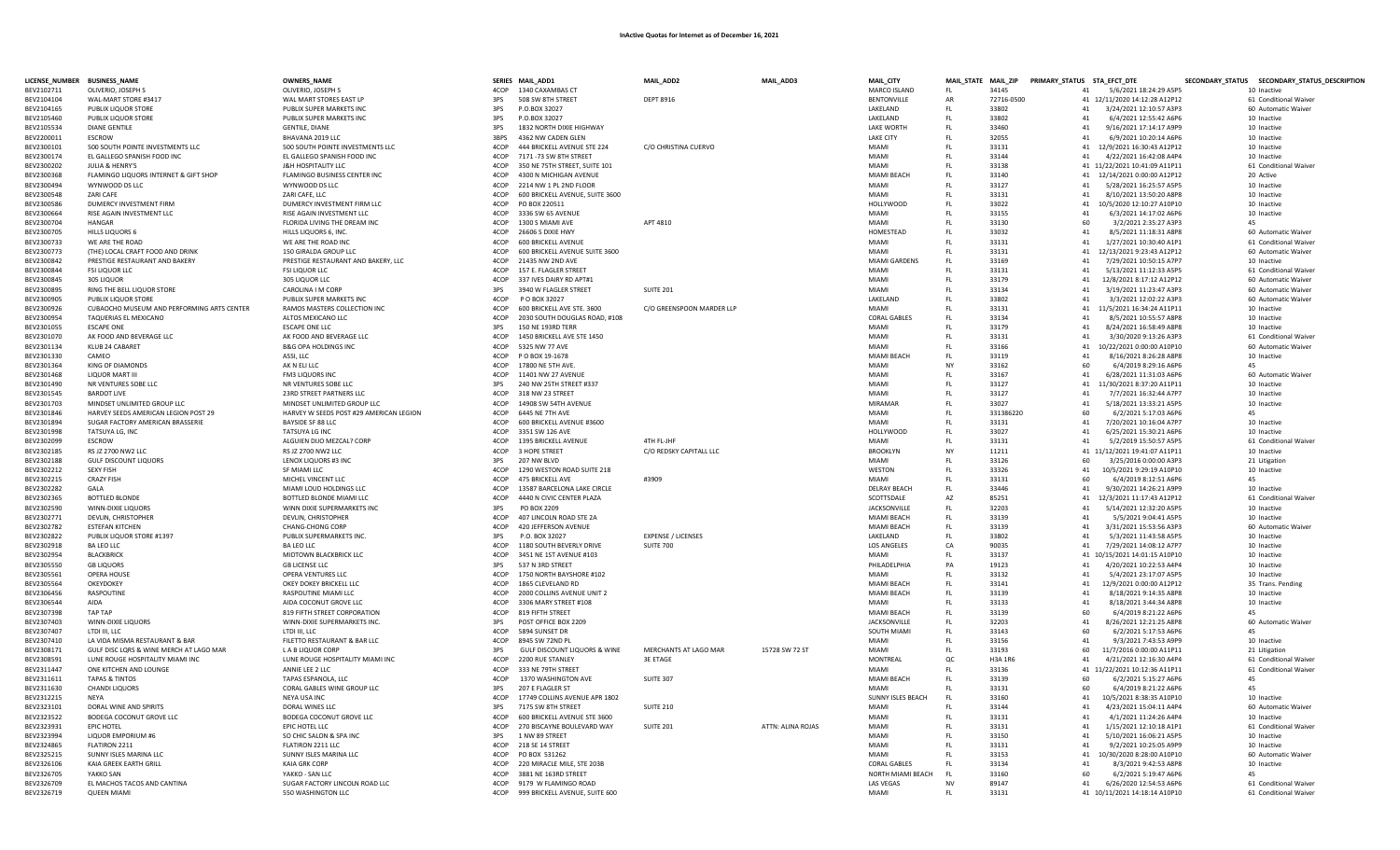| LICENSE_NUMBER BUSINESS_NAME |                                                    | <b>OWNERS_NAME</b>                                     |             | SERIES MAIL_ADD1                  | MAIL_ADD2                 | MAIL_ADD3          | MAIL_CITY                         | MAIL_STATE MAIL_ZIP |                |          | PRIMARY_STATUS STA_EFCT_DTE                      | SECONDARY_STATUS SECONDARY_STATUS_DESCRIPTION |
|------------------------------|----------------------------------------------------|--------------------------------------------------------|-------------|-----------------------------------|---------------------------|--------------------|-----------------------------------|---------------------|----------------|----------|--------------------------------------------------|-----------------------------------------------|
| BEV2326773                   | S D LIQUORS                                        | S D LIQUORS INC                                        |             | 3PS 22339 SW 112TH AVENUE         | UNIT B                    |                    | <b>MIAMI</b>                      | FL.                 | 33170          | 60       | 6/2/2021 5:16:35 A6P6                            | 45                                            |
| BEV2327251                   | PUBLIX LIQUOR STORE                                | PUBLIX SUPER MARKETS INC                               |             | 4COP P.O.BOX 32027                |                           |                    | LAKELAND                          | FL.                 | 33802          | 41       | 6/10/2021 14:35:57 A6P6                          | 10 Inactive                                   |
| BEV2327290                   | PUBLIX LIQUOR STORE #1247                          | PUBLIX SUPER MARKETS INC                               | 3PS         | P.O.BOX 32027                     |                           |                    | LAKELAND                          | FL.                 | 33802          | 41       | 12/9/2020 8:54:33 A12P12                         | 10 Inactive                                   |
| BEV2328388                   | INFINITY DREXEL LICENSE, LLC                       | INFINITY DREXEL LICENSE LLC                            | 4COP        | 600 BRICKELL AVE STE 3600         |                           |                    | <b>MIAMI</b>                      | FL.                 | 33131          | 41       | 8/9/2021 15:32:27 A8P8                           | 10 Inactive                                   |
| BEV2328725                   | <b>FNSO</b>                                        | <b>HEAVENLY SPIRITS INC</b>                            | 4COP        | 433 LINCOLN RD                    |                           |                    | MIAMI BEACH                       | EL.                 | 33139          | 60       | 5/31/2017 4:33:37 A5P5                           | 45                                            |
| BEV2328763                   | <b>BAGATELLE</b>                                   | <b>BAGATELLE MIAMI LLC</b>                             | 4COP        | 2000 COLLINS AVE                  | <b>3RD FLOOR</b>          |                    | MIAMI BEACH                       | FL.                 | 33139          | 41       | 9/30/2021 13:18:30 A9PS                          | 10 Inactive                                   |
| BEV2328767                   | <b>AIRMAIL</b>                                     | ALTON ROAD LICENSE HOLDER, LLC                         | 3PS         | 777 S. FOGIERPA ST., 41ST FLOOR   |                           |                    | <b>LOS ANGELES</b>                | CA                  | 90017          |          | 41 12/9/2021 11:37:34 A12P12                     | 37 Pending Payment                            |
| BEV2328825                   | VALENTIA MEDITERRANEAN RESTAURANT                  | VALENTIA GLOBAL LLC                                    | 4COP        | 1450 BRICKELL AVENUE SUITE 110    |                           |                    | <b>MIAMI</b>                      | FL.                 | 33131          | 60       | 3/2/2021 2:38:58 A3P3                            | 45                                            |
| BEV2329659                   | <b>EZWS LLC</b>                                    | <b>EZWS LLC</b>                                        | 3PS         | 600 BRICKELL AVE., STE 3600       | C.O GREENSPOON MARDER LLP |                    | <b>MIAMI</b>                      | FL.                 | 33131          | 41       | 9/29/2021 10:36:23 A9P9                          | 10 Inactive                                   |
| BEV2330033                   | RARE CAPITAL INVESTMENTS LLC                       | RARE CAPITAL INVESTMENTS LLC                           | 4COP        | 407 LINCOLN ROAD, SUITE 2A        |                           |                    | MIAMI BEACH                       | FL.                 | 33139          | 41       | 5/14/2021 9:24:28 A5P5                           | 60 Automatic Waiver                           |
| BEV2330051                   | WINN-DIXIE LIQUORS                                 | WINN-DIXIE SUPERMARKETS INC                            | 3PS         | POST OFFICE BOX 2209              |                           |                    | <b>JACKSONVILLE</b>               | FL.                 | 32203          | 41       | 9/15/2021 14:34:35 A9P9                          | 60 Automatic Waiver                           |
| BEV2331479                   | DIVINO PECADO & SANTO BOCADO                       | LAS PALMAS HOLDING COMPANY LLC                         | 4COP        | 8290 NW 27TH ST                   | #602                      |                    | <b>DORAI</b>                      | EL.                 | 33122          | 60       | 6/2/2021 5:17:23 A6P6                            | 45                                            |
| BEV2333483                   | BULLISH INTERNATIONAL INVESTMENT LLC               | BULLISH INTERNATIONAL INVESTMENT LLC                   | 4COP        | 18459 PINES BLVD UNIT 266         |                           |                    | PEMBROKE PINES                    | FL.                 | 33029          | 41       | 7/9/2021 10:26:22 A7P7                           | 10 Inactive                                   |
| BEV2333497                   | <b>BOVINOS STEAKHOUSE</b>                          | <b>MVM2009 INC</b>                                     | 4COP        | 2851 NE 183 STREET UNIT 2206      |                           |                    | AVENTURA                          | FL.                 | 33160          |          | 41 11/10/2021 0:00:00 A11P11                     | 35 Trans. Pending                             |
| BEV2335225                   | <b>XAVIER POWELL</b>                               | POWELL, XAVIER                                         | 4COP        | 1495 NW 3RD AVE                   |                           |                    | <b>MIAMI</b>                      | FL                  | 33136          | 41       | 2/19/2020 15:58:15 A2P2                          | 61 Conditional Waiver                         |
| BEV2335778                   | NEVSKI MELODY INC                                  | NEVSKI MELODY INC                                      | 4COP        | 300 SOUTH BISCAYNE BOULEVARD      |                           |                    | <b>MIAMI</b>                      | FL                  | 33131          | 41       | 4/26/2021 8:24:27 A4P4                           | 60 Automatic Waiver                           |
| BEV2335799                   | <b>TRADEMARK MIAMI INC</b>                         | TRADEMARK MIAMI INC                                    | 4COP        | <b>600 BRICKELL AVENUE</b>        | <b>SUITE 3600</b>         |                    | <b>MIAMI</b>                      | FL.                 | 33131          | 41       | 6/30/2021 12:07:46 A6P6                          | 61 Conditional Waiver                         |
| BEV2336292                   | WINN-DIXIE LIQUORS                                 | WINN-DIXIE SUPERMARKETS INC                            | 3PS         | PO BOX 2209                       |                           |                    | <b>JACKSONVILLE</b>               | FL.                 | 32203          |          | 41 10/27/2021 10:19:55 A10P10                    | 60 Automatic Waiver                           |
| BEV2336304                   | PUBLIX LIQUOR STORE                                | PUBLIX SUPER MARKETS INC                               | 3PS         | P.O.BOX 32027                     |                           |                    | LAKELAND                          | FL.                 | 33802          |          | 41 11/24/2021 12:44:04 A11P11                    | 60 Automatic Waiver                           |
| BEV2336311                   | <b>CSND LIQUOR</b>                                 | <b>CSND LIQUOR LLC</b>                                 | 3PS         | 10395 NE 12TH AVE                 |                           |                    | MIAMI SHORES                      | FL.                 | 33138          |          | 41 12/9/2021 9:17:30 A12P12                      | 60 Automatic Waiver                           |
| BEV2336334                   | MATTISONS CITY GRILLE LLC                          | MATTISONS CITY GRILLE LLC                              | 4COP        | 1 NORTH LEMON AVE                 |                           |                    | SARASOTA                          | FL                  | 34236          |          | 41 12/9/2021 9:23:17 A12P12                      | 60 Automatic Waiver                           |
| BEV2336357                   | <b>OASIS</b>                                       | CREP OASIS FEE OWNER LLC                               | 4COP        | 700 BROADWAY 8TH FLOOR            |                           |                    | <b>NEW YORK</b>                   | <b>NY</b>           | 10003          | 41       | 7/29/2021 16:10:56 A7P7                          | 61 Conditional Waiver                         |
| BEV2336706                   | KESHRA FINANCIAL LLC                               | <b>KESHRA FINANCIAL LLC</b>                            | 3PS         | 8702 NATIVE DANCER RD N           |                           |                    | PALM BEACH GARDENS FL             |                     | 33418          | 41       | 8/9/2021 14:35:27 A8P8                           | 10 Inactive                                   |
| BEV2336716                   | <b>ESCROW</b>                                      | SAFEHOUSE HOSPITALITY GROUP LLC                        | 4COP        | 355 ALHAMBRA CIRCLE SUITE 900     |                           |                    | <b>CORAL GABLES</b>               | FL.                 | 33134          | 41       | 9/14/2021 15:52:59 A9P9                          | 10 Inactive                                   |
| BEV2336729                   | HUFFORD, SARA                                      | HUFFORD, SARA                                          | 3PS         | 631 INDEPENDENCE PATH             |                           |                    | THE VILLAGES                      | FL.                 | 32163          | 41       | 8/10/2021 8:30:31 A8P8                           | 10 Inactive                                   |
| BEV2336759                   | PUBLIX LIQUOR STORE                                | PUBLIX SUPER MARKETS INC                               | 3PS         | P.O.BOX 32027                     |                           |                    | LAKELAND                          | FL.                 | 33802          | 41       | 12/8/2021 9:20:55 A12P12                         | 10 Inactive                                   |
| BEV2336760                   | <b>ESCROW</b>                                      | PIERCEALL, JOHN                                        | 3PS         | 50 LOWER ALABAMA STREET SW        | SUITE 12                  |                    | ATLANTA                           | GA                  | 30303          | 41       | 8/25/2021 15:32:51 A8P8                          | 10 Inactive                                   |
| BEV2336800                   | RADIGAN, ALAN MICHAEL                              | RADIGAN, ALAN MICHAEL                                  | 4COP        | 2400 SW 27 AVE #304               |                           |                    | <b>MIAMI</b>                      | FL.                 | 33145          | 41       | 9/21/2021 15:52:20 A9P9                          | 10 Inactive                                   |
| BEV2400004                   | <b>BASEMENT</b>                                    | BASEMENT BAR @ ARCADIA LLC                             | 7COP        | 11438 2ND AVE                     |                           |                    | PUNTA GORDA                       | FL.                 | 33955          |          | 41 11/20/2019 9:25:45 A11P11                     | 10 Inactive                                   |
| BEV2400006                   | STONE LICENSING INVESTMENTS                        | STONE LICENSING INVESTMENTS LLC                        | 7COP        | 725 N MAGNOLIA AVE                |                           |                    | ORLANDO                           | FL.                 | 32803          | 41       | 6/10/2021 8:13:46 A6P6                           | 10 Inactive                                   |
| BEV2600553                   | ABC LIQUORS #194                                   | ABC LIQUORS INC                                        | 3PS         | PO BOX 593688                     |                           |                    | ORLANDO                           | FL.                 | 32859          | 41       | 7/16/2021 9:08:19 A7P7                           | 10 Inactive                                   |
| BEV2600667                   | <b>BO'S CORAL REEF</b>                             | <b>BO'S CORAL REEF LLC</b>                             | 4COP        | 2639 KNOLL ST EAST                |                           |                    | PALM HARBOR                       | FL.                 | 34683          |          | 60 11/30/2021 4:33:29 A11P11                     | 45                                            |
| BEV2600677                   | MASCARAS                                           | STADIUM CLUB INC                                       | 4COP        | 3701 EMERSON ST                   |                           |                    | JACKSONVILLE                      | FL.                 | 32207          |          | 60 11/30/2021 4:33:12 A11P11                     | 45                                            |
| BEV2600817                   | WAL-MART STORES EAST LP                            | WAL-MART STORES EAST LP                                | 3PS         | 502 SW 8TH STREET                 | DEPT. 8916                |                    | <b>BENTONVILLE</b>                | AR                  | 72716-0500     |          | 41 11/5/2021 10:14:26 A11P11                     | 10 Inactive                                   |
| BEV2600881                   | WINN-DIXIE LIQUOR                                  | WINN-DIXIE SUPERMARKETS INC                            | 3PS         | POST OFFICE BOX 2209              |                           |                    | JACKSONVILLE                      | FL.                 | 32203          | 41       | 8/23/2021 0:00:00 A8P                            | 10 Inactive                                   |
| BEV2611061                   | <b>REVAAN INC</b>                                  | <b>REVAAN INC</b>                                      | 3PS         | 2044 E CLOVELLY LANE              |                           |                    | SAINT AUGUSTINE                   | FL.                 | 32092          | 41       | 6/28/2021 11:44:20 A6P6                          | 60 Automatic Waiver                           |
| BEV2611075                   | J LIQUOR                                           | YAZEJI LIQUOR LLC                                      | 3PS         | 3743 CATHEDRAL OAKS PL SOUTH      |                           |                    | JACKSONVILLE                      | FL.                 | 32217          | 41       | 2/21/2020 12:34:23 A2P2                          | 10 Inactive                                   |
| BEV2611291                   | MOONSHINE LIQUOR #2 LLC                            | MOONSHINE LIQUOR #2 LLC                                | 3PS         | 9452 KELLS ROAD                   |                           |                    | JACKSONVILLE                      | FL.                 | 32257          | 41       | 4/27/2018 14:46:03 A4P4                          | 60 Automatic Waiver                           |
| BEV2611484                   | TEAM DUVAL HOLDING LLC                             | TEAM DUVAL HOLDING LLC & DOBSON FAMILY TRUST           | 4COP        | 201 N. MAGNOLIA AVENUE            | <b>SUITE 100</b>          |                    | ORLANDO                           | FL.                 | 32801          |          | 41 10/18/2019 8:28:10 A10P10                     | 60 Automatic Waiver                           |
| BEV2611489                   | NADER KHAZAAL                                      | KHAZAAL NADER FADEL                                    | 3PS         | 5437 SHERI LANE                   |                           |                    | JACKSONVILLE                      | FL.                 | 32207          | 41       | 6/28/2021 12:09:56 A6P6                          | 10 Inactive                                   |
| BEV2611692                   | OFF THE LEASH, LLC                                 | OFF THE LEASH, LLC                                     | 4COP        | 2440 MAYPORT ROAD                 | SUITE <sub>7</sub>        |                    | <b>JACKSONVILLE</b>               | FL.                 | 32233          | 41       | 5/4/2020 14:56:03 A5P5                           | 10 Inactive                                   |
| BEV2612015                   | ROYAL HOUSE LIQUOR INC                             | ROYAL HOUSE LIQUOR INC                                 | 3PS         | 5516 SOUTEL DRIVE                 |                           |                    | <b>JACKSONVILLE</b>               | FL.                 | 32219          |          | 41 11/24/2021 16:18:12 A11P11                    | 10 Inactive                                   |
| BEV2612016                   | <b>KISHANRAM INC</b>                               | <b>KISHANRAM INC</b>                                   | 3PS         | 123 WHITE MARSH CIRCLE            |                           |                    | ORLANDO                           | FL.                 | 32824          |          | 41 7/30/2021 15:28:22 A7P7                       | 10 Inactive                                   |
| BEV2612018                   | <b>ESCROW</b>                                      | <b>TURNER CHANEA</b>                                   | 3PS         | 1728 IRIS AVE                     |                           |                    | SEBRING                           | FL.                 | 33875          |          | 41 12/14/2021 8:53:30 A12P12                     | 10 Inactive                                   |
| BEV2612020                   | <b>PUBLIX LIQUOR STORE</b>                         | PUBLIX SUPER MARKETS INC                               | 3PS         | P.O.BOX 32027                     |                           |                    | LAKELAND                          | FL.                 | 33802          |          | 41 11/10/2021 14:39:03 A11P11                    | 10 Inactive                                   |
| BEV2700001                   | ESCROW                                             | FLORIDA FINE WINE AND SPIRITS LLC                      | 4COP        | 6600 ROCKLEDGE DRIVE SUITE 150    |                           |                    | <b>BETHESDA</b>                   | <b>MD</b>           | 20817          | 41       | 8/19/2021 14:37:34 A8P8                          | 10 Inactive                                   |
| BEV2700106                   | N/A                                                | <b>KSHITIJ PATEL</b>                                   | 4COP<br>3PS | 8822 SALT GRASS DRIVE             |                           |                    | PENSACOLA                         | FL.                 | 32526          | 41       | 6/28/2021 11:35:31 A6P                           | 60 Automatic Waiver                           |
| BEV2700274                   | <b>BEST BUY WINE &amp; LIQUOR</b><br><b>ESCROW</b> | BEST BUY WINE & LIQUOR LLC                             |             | P.O. BOX 15459                    |                           |                    | <b>HATTIESBURG</b>                | <b>MS</b>           | 39404          |          | 41 11/15/2021 14:08:07 A11P11                    | 10 Inactive                                   |
| BEV2700322                   |                                                    | JAMES-OLIVER LLC                                       | 4COP        | 3728 CREIGHTON RD                 |                           |                    | PENSACOLA                         | FL.                 | 32504          |          | 41 11/19/2020 16:35:40 A11P11                    | 10 Inactive                                   |
| BEV2702041                   | WINE MARKET & SPIRITS                              | DIYAA WINE MART LLC                                    | 3PS<br>4COP | 3040 ILLINOIS PL<br>P.O.BOX 32027 |                           |                    | <b>GULF BREEZE</b>                | FL.                 | 32563<br>33802 | 41       | 4/28/2021 9:34:05 A4P4<br>9/17/2021 8:55:56 A9PS | 10 Inactive                                   |
| BEV2800002<br>BEV2800005     | PUBLIX LIQUOR STORE<br><b>FSCROW</b>               | PUBLIX SUPER MARKETS INC<br>P2YN INVESTMENT LLC        | 3PS         | 1220 MATENGO CIR                  |                           |                    | LAKELAND<br>ST. JOHNS             | FL.                 |                | 41<br>41 | 9/27/2021 9:38:39 A9P9                           | 10 Inactive<br>10 Inactive                    |
| BEV2800746                   | WINN-DIXIE LIQUOR #2247                            | WINN-DIXIE SUPERMARKETS INC.                           | 3PS         | POST OFFICE BOX 2209              |                           |                    | JACKSONVILLE                      | FL.<br>FL.          | 32259<br>32203 |          | 41 11/30/2021 10:44:40 A11P11                    | 60 Automatic Waiver                           |
| BEV2800793                   | JOHNNY DS BEACH BAR & GRILL                        |                                                        | 4COP        | P.O. BOX 1074                     |                           |                    |                                   |                     |                | 41       | 9/28/2021 0:00:00 A9P                            |                                               |
| BEV2900012                   | P2YN INVESTMENT LLC                                | JOHNNY DS BEACH BAR & GRILL LLC<br>P2YN INVESTMENT LLC | 8COP        | 1220 MONTENGO CIR                 |                           |                    | <b>FLAGLER BEACH</b><br>ST. JOHNS | FL.<br>FL.          | 32136<br>32259 |          | 41 11/17/2021 13:41:28 A11P11                    | 21 Litigation<br>10 Inactive                  |
| BFV2900039                   | MAGGIE Q'S                                         | LOLAQ LLC                                              | 8COP        | 3520 PIEDMONT ROAD                | <b>SUITE 200</b>          | C/O LEFKOFF-DUNCAN | ATI ANTA                          | GA                  | 30305          | -60      | 9/22/2021 0:00:00 A9P9                           |                                               |
| BEV2900524                   | ESCROW                                             | COTTONDALE 231 INC.                                    | 3DPS        | 2839 HIGHWAY 231                  |                           |                    | COTTONDALE                        | FL.                 | 32431          | 41       | 8/9/2021 11:45:23 A8P8                           | 21 Litigation<br>10 Inactive                  |
| BEV3000096                   | <b>ESCROW</b>                                      | MP 2014 LLC                                            | 7COP        | P. O. BOX 128                     |                           |                    | <b>OUINCY</b>                     | FL.                 | 32353          |          | 41 12/6/2021 17:10:25 A12P12                     | 10 Inactive                                   |
| BEV3000144                   | <b>ESCROW</b>                                      | <b>JONES GLADYS</b>                                    | 3CPS        | 1552 HUTCHISON FERRY RD           |                           |                    | QUINCY                            | FL.                 | 32352          | 41       | 8/13/2021 11:04:52 A8P8                          | 10 Inactive                                   |
| BEV3000156                   | ESCROW                                             | PATEL, PRADIP                                          | 3CPS        | 1737 BEARER CREEK PARK DRIVE      |                           |                    | HAVANA                            | FL.                 | 32333          | 41       | 4/30/2021 13:36:20 A4P4                          | 10 Inactive                                   |
| BEV3000347                   | PLATINUM PACKAGE & LOUNGE                          | MP 2014 LLC                                            | 7COP        | P.O. BOX 128                      |                           |                    | <b>OUINCY</b>                     | FL.                 | 32353          | 41       | 5/20/2020 9:55:08 A5P5                           | 60 Automatic Waiver                           |
| BEV3100002                   | <b>ESCROW</b>                                      | BEVERAGE LAW INSTITUTE INC                             | 8COP        | PO BOX 13678                      |                           |                    | TALLAHASSEE                       | FL.                 | 32317          |          | 60 11/30/2021 4:33:47 A11P11                     | 45                                            |
| BEV3100004                   | SANTA FF SALOON                                    | LAND INVESTMENTS COMPANY INC                           | 8COP        | PO BOX 177                        |                           |                    | <b>BRANFORD</b>                   | FL.                 | 32008          | 41       | 8/4/2021 12:33:00 A8P8                           | 60 Automatic Waiver                           |
| BEV3300011                   | P2YN INVESTMENT LLC                                | P2YN INVESTMENT LLC                                    | 8COP        | 1220 MONTENGO CIR                 |                           |                    | ST. JOHNS                         | FL.                 | 32259          | 41       | 9/22/2021 8:41:34 A9P9                           | 10 Inactive                                   |
| BEV3300628                   | <b>ESCROW</b>                                      | <b>GULF BACK NINE LLC</b>                              | 8COP        | 78 RTE 173                        |                           |                    | <b>HAMPTON</b>                    | <b>NJ</b>           | 08827          |          | 60 11/30/2021 4:33:47 A11P11                     | 45                                            |
| BEV3400030                   | JASPER LIQUOR STORE                                | CHETAN LLC                                             | 3DPS        | 111 SW 10TH STREET                |                           |                    | <b>JASPER</b>                     | FL                  | 32052          | 41       | 4/21/2021 11:55:44 A4P4                          | 60 Automatic Waiver                           |
| BEV3600008                   | BLU CANE ALE HOUSE                                 | BLU CANE ALE HOUSE LLC                                 | 7COP        | 208 W SUGARLAND HWY               |                           |                    | CLEWISTON                         | FL.                 | 33440          | 60       | 6/2/2021 5:16:13 A6P6                            | 45                                            |
| BEV3700369                   | SPRING HILL LANES & ICONS SPORTS LOUNGE            | SPRING HILL LANES INC                                  | 4COP        | 3447 COMMERCIAL WAY               |                           |                    | <b>SPRING HILL</b>                | FL                  | 34606          |          | 60 11/30/2021 4:33:46 A11P11                     | 45                                            |
| BEV3700523                   | ANSH TWO LLC                                       | ANSH TWO LLC                                           | 3PS         | 11340 BIDDEFORD PLACE             |                           |                    | <b>NEW PORT RICHEY</b>            | FL.                 | 34654          | 41       | 6/16/2021 11:26:02 A6P6                          | 10 Inactive                                   |
| BEV3701241                   | BOAT RAMP BAR & GRILL LLC                          | <b>BOAT RAMP BAR &amp; GRILL LLC</b>                   | 4COP        | 4465 CALIENTA STREET              |                           |                    | <b>HERNANDO BEACH</b>             | FL.                 | 34607          |          | 41 4/28/2021 13:05:20 A4P4                       | 10 Inactive                                   |
| BEV3701699                   | <b>DTR VENTURES LLC</b>                            | DTR VENTURES LLC                                       | 3PS         | 2431 ALOMA AVE STE 169            |                           |                    | <b>WINTER PARK</b>                | FL.                 | 32792          |          | 41 11/18/2021 17:16:20 A11P1:                    | 10 Inactive                                   |
| BEV3801283                   | PARADISE                                           | TINA CANTINA INC                                       | 4COP        | 5001 S. ELBERON ST                |                           |                    | <b>TAMPA</b>                      | FL.                 | 33611          |          | 41 11/25/2019 14:59:16 A11P1:                    | 10 Inactive                                   |
| BFV3801683                   | <b>ESCROW</b>                                      | FEIGE LAURA A                                          | 3PS         | P.O. BOX 13678                    |                           |                    | <b>TAILAHASSEE</b>                | FL.                 | 32317          |          | 41 11/18/2021 17:16:59 A11P1:                    | 10 Inactive                                   |
| BEV3900148                   | N/A                                                | NEBRASKA BAR INVESTMENTS INC                           | 4COP        | 3420 W NORTH A STREET             |                           |                    | <b>TAMPA</b>                      | FL.                 | 33609          |          | 41 7/22/2021 11:13:18 A7P7                       | 10 Inactive                                   |
| BEV3900362                   | <b>VIPUI PATFI</b>                                 | PATEL VIPUL                                            | 3PS         | 10129 CARAWAY SPIC AVE            |                           |                    | <b>RIVERVIEW</b>                  | FL.                 | 33578          |          | 41 11/19/2019 18:43:04 A11P11                    | 10 Inactive                                   |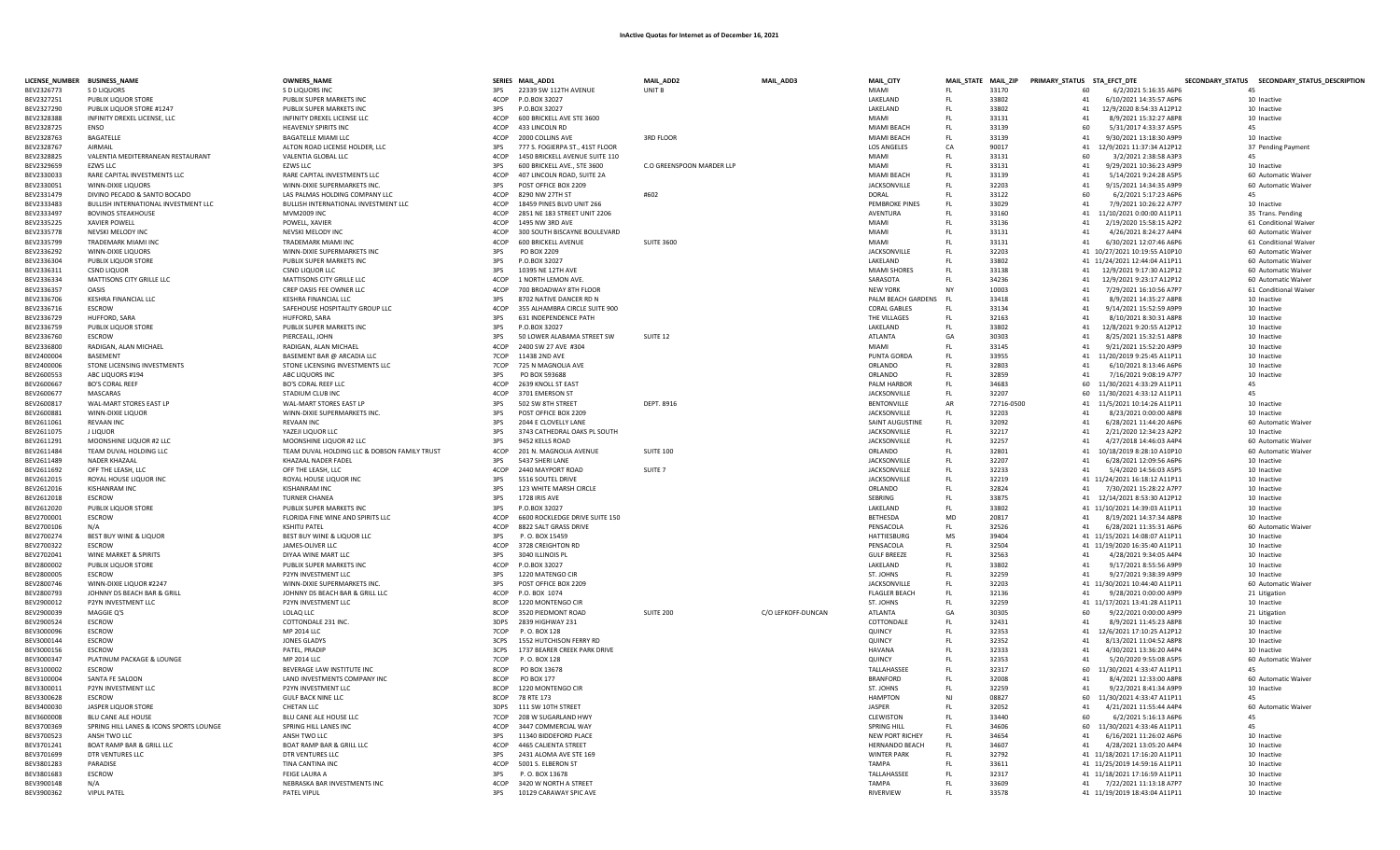| LICENSE_NUMBER BUSINESS_NAME |                                                  | <b>OWNERS_NAME</b>                                   |              | SERIES MAIL_ADD1                               | MAIL_ADD2             | MAIL_ADD3 | MAIL_CITY                         |            |                | MAIL_STATE MAIL_ZIP PRIMARY_STATUS STA_EFCT_DTE |                                                          | SECONDARY_STATUS SECONDARY_STATUS_DESCRIPTION |
|------------------------------|--------------------------------------------------|------------------------------------------------------|--------------|------------------------------------------------|-----------------------|-----------|-----------------------------------|------------|----------------|-------------------------------------------------|----------------------------------------------------------|-----------------------------------------------|
| BEV3900392                   | <b>UNCLE FATS TAVERN</b>                         | FLETCHER AVENUE FOOD AND BEVERAGE LLC                | 4COP         | 3621 LAKE PADGETT DRIVE                        |                       |           | LAND O' LAKES                     | -FL        | 34639          | 41                                              | 8/19/2021 9:58:57 A8P8                                   | 10 Inactive                                   |
| BEV3900441                   | MANHATTAN DOLCE BAR & BISTRO                     | CARLA & AMBROSE LLC                                  | ACOP         | 4818 W FLAMINGO ROAD                           |                       |           | ΤΔΜΡΔ                             | FL         | 33611          | 41                                              | 1/21/2021 8:30:45 A1P1                                   | 61 Conditional Waiver                         |
| BFV3900465                   | YUCATAN BAR & GRILLE                             | BRANDON BAR BUSINESS INC                             | 4COP         | 2016 TOWN CENTER BLVD                          |                       |           | <b>BRANDOM</b>                    | -FL        | 33511          | 60                                              | 12/23/2017 4:56:38 A12P12                                | 45                                            |
| BEV3900493                   | <b>FNVY</b>                                      | METROPOLIS LOUNGE INC                                | 4COP         | 3420 W NORTH A STREET                          |                       |           | <b>TAMPA</b>                      | -FL        | 33609          | 41                                              | 7/27/2021 11:50:16 A7P7                                  | 10 Inactive                                   |
| BFV3900530                   | <b>GRAPEVINE AT RACETRACK THE</b>                | <b>GRAPFVINE AT RACETRACK LLC THE</b>                | 3PS          | 8969 RACETRACK RD                              |                       |           | <b>TAMPA</b>                      | FL         | 33635          | 60                                              | 12/3/2019 4:24:47 A12P12                                 | 20 Active                                     |
| BEV3900612                   | ABC LIQUORS #87                                  | ABC LIQUORS INC                                      | 3PS          | PO BOX 593688                                  |                       |           | ORLANDO                           | -FL        | 32859          | 41                                              | 6/28/2021 0:00:00 A6P6                                   | 35 Trans. Pending                             |
| BEV3900648                   | MYATAMPA IIC                                     | MYATAMPA LLC                                         | 4COP         | 912 N FRANKLIN STREET                          |                       |           | <b>TAMPA</b>                      | FL         | 33602          | 41                                              | 1/7/2021 14:07:54 A1P1                                   | 60 Automatic Waiver                           |
| BEV3900697                   | <b>BEL MAR TAVERN</b>                            | DISSER 4106 HENDERSON LLC                            | 4COP<br>4COP | 701 S HOWARD AVE UNIT 106-433                  |                       |           | TAMPA<br><b>TAMPA</b>             | FL         | 33606<br>33606 | 41                                              | 60 11/30/2021 4:33:31 A11P11<br>6/10/2021 8:59:14 A6P6   | 45                                            |
| BEV3900731<br>BEV3900747     | HYDE PARK CAFE (THE)<br>PUBLIX LIQUOR STORE      | TAMPA HYDE PARK CAFE LLC<br>PUBLIX SUPER MARKETS INC | 4COP         | 303 SOUTH MELVILLE AVENUE<br>P.O.BOX 32027     |                       |           | LAKELAND                          | FL.<br>FL  | 33802          | 41                                              | 4/22/2021 15:37:28 A4P4                                  | 10 Inactive<br>10 Inactive                    |
| BEV3900807                   | SOUTHSHORE BAY CLUB                              | SOUTHSHORE BAY CLUB LLC                              | 4COP         | 2502 N ROCKY PT DR #1050                       |                       |           | <b>TAMPA</b>                      | FL.        | 33607          | 60                                              | 11/30/2021 4:25:03 A11P11                                | 45                                            |
| BEV3900823                   | WINN-DIXIE LIQUORS                               | WINN-DIXIE SUPERMARKETS INC                          | 3PS          | PO BOX 2209                                    |                       |           | JACKSONVILLE                      | FL         | 32203          | 41                                              | 9/17/2021 0:00:00 A9P9                                   | 10 Inactive                                   |
| BEV3900889                   | NONE YET                                         | A1 DISCOUNT LIQUOR LLC                               | 3PS          | 12194 HAZELMOOR CT                             |                       |           | JACKSONVILLE                      | FL         | 32258          |                                                 | 41 12/6/2021 17:22:32 A12P12                             | 10 Inactive                                   |
| BEV3900899                   | STINGRAYS BAR & GRILL                            | HOURGLASS ENTERTAINMENT LLC                          | 4COP         | 4430 MOHICAN TL                                |                       |           | VALRICO                           | FL         | 33594          |                                                 | 60 11/30/2021 4:33:14 A11P11                             | 45                                            |
| BEV3900958                   | LUEKENS                                          | <b>BIGTOWN LIQUORS INC</b>                           | 3PS          | PO BOX 1098                                    |                       |           | <b>DUNEDIN</b>                    | FL.        | 34697          | 41                                              | 10/3/2021 0:00:00 A10P10                                 | 10 Inactive                                   |
| BFV3901058                   | WAI-MART #5036                                   | WAL-MART STORES EAST LP                              | 3PS          | 502 SW 8TH STREET                              | <b>DFPT, 8916</b>     |           | <b>BENTONVILLE</b>                | AR         | 72716-0500     | 41                                              | 4/13/2021 11:25:14 A4P4                                  | 10 Inactive                                   |
| BEV3902704                   | DECADANZ LLC                                     | DECADANZ LLC                                         | 4COP         | 8410 ELDORA AVE, APT, 1057                     |                       |           | <b>LAS VEGAS</b>                  | <b>NV</b>  | 89117          | 41                                              | 7/21/2021 15:14:15 A7P7                                  | 10 Inactive                                   |
| BFV3903448                   | <b>FATS AMERICAN GRILL</b>                       | AMERICAN DREAMING RESTAURANTS INC                    | 4COP         | 4502 S DAI F MARRY HWY                         |                       |           | <b>TAMPA</b>                      | FL.        | 33611          | 60                                              | 3/2/2021 2:46:10 A3P3                                    | 45                                            |
| BEV3904054                   | <b>FELIX LOPEZ</b>                               | <b>LOPEZ FELIX MANUEL</b>                            | 4COP         | 4621 FAIRWAY DR                                |                       |           | TAMPA                             | FL.        | 33603          | 41                                              | 7/13/2021 19:29:11 A7P7                                  | 10 Inactive                                   |
| BEV3904092                   | <b>FOUR GREEN FIELDS</b>                         | DUBLIN PUBS INC                                      | 4COP         | 205 WEST PLATT ST                              |                       |           | <b>TAMPA</b>                      | FL.        | 33606          | 41                                              | 3/8/2021 11:25:24 A3P3                                   | 10 Inactive                                   |
| BEV3907149                   | LINKSTERS PADDYWAGON FRANCHISING LLC             | LINKSTERS PADDYWAGON FRANCHISING LLC                 | 4COP         | 4538 MCASHTON STREET                           |                       |           | SARASOTA                          | FL         | 34233          |                                                 | 41 11/5/2021 11:21:31 A11P11                             | 60 Automatic Waiver                           |
| BEV3908191                   | <b>BREW BUS BREWING INC</b>                      | <b>BREW BUS BREWING INC</b>                          | 4COP         | 4005 W SPRUCE ST                               |                       |           | <b>TAMPA</b>                      | FL         | 33603          | 41                                              | 9/13/2021 10:19:36 A9P9                                  | 61 Conditional Waiver                         |
| BEV3908247                   | <b>OUTPOST TAPHOUSE + TAVERN</b>                 | OUTPOST TAPHOUSE + TAVERN LLC                        | 4COP         | 701 S. HOWARD AVENUE                           |                       |           | <b>TAMPA</b>                      | FL         | 33606          |                                                 | 60 11/30/2021 4:33:30 A11P11                             |                                               |
| BEV3908367                   | STERLING CIGAR LOUNGE AND BAR                    | ROCK STEADY PARTNERS LLC                             | 4COP         | 10223 PONTOFINO CIR                            |                       |           | <b>TRINITY</b>                    | FL         | 34655          | 41                                              | 7/27/2021 9:25:16 A7P                                    | 60 Automatic Waiver                           |
| BEV3908449                   | REMEDY                                           | RIVERWALK RESTAURANT LLC                             | 4COP         | 633 N. FRANKLIN STREET                         | <b>SUITE 625</b>      |           | <b>TAMPA</b>                      | FL         | 33602          |                                                 | 41 12/7/2021 15:55:49 A12P12                             | 10 Inactive                                   |
| BEV3908585<br>BEV3908611     | CAFE OLE<br>SUGARBABES                           | <b>DAGREMAR INC</b><br>A-1 CLUB ENTERTAINMENT LLC    | 4COP<br>4COP | 10020 CROSS CREEK BLVD<br>18121 PATTERSON ROAD |                       |           | <b>TAMPA</b><br><b>ODESSA</b>     | FL<br>FL   | 33647<br>33556 | 60<br>41                                        | 12/3/2019 4:24:08 A12P12<br>1/31/2018 16:23:33 A1P1      | 45<br>60 Automatic Waiver                     |
| BEV3908901                   | CHANCELLOR HOLDINGS, LLC                         | CHANCELLOR HOLDINGS, LLC                             | 4COP         | 1702 N FLORIDA AVE                             |                       |           | <b>TAMPA</b>                      | -FL        | 33602          |                                                 | 41 10/11/2021 0:00:00 A10P10                             | 10 Inactive                                   |
| BEV3909243                   | PREMIUM LIQUORS/ALLUSION BAR & LOUNGE            | MERRY SPIRITS LLC                                    | 4COP         | 8616 WOOD RIDGE RD                             |                       |           | <b>TAMPA</b>                      | FL         | 33619          |                                                 | 60 11/30/2021 4:33:06 A11P11                             | 45                                            |
| BFV3909354                   | 511 FRANKLIN                                     | 511 FRANKLIN LLC                                     | 4COP         | 511 FRANKLIN ST                                |                       |           | <b>TAMPA</b>                      | -FL        | 33602          |                                                 | 60 11/30/2021 4:33:24 A11P11                             | 45                                            |
| BEV3909908                   | <b>RED CARPET LIQUORS</b>                        | ODESSA LIQUOR STORE LLC                              | 3PS          | PO BOX 82869                                   |                       |           | TAMPA                             | FL         | 33682          | 60                                              | 3/2/2021 2:43:57 A3P3                                    | 45                                            |
| BEV3909954                   | LONDON HEIGHTS BRITHISH PUB                      | LONDON HEIGHT BRITISH PUB LLC                        | 4COP         | PO BOX 8156                                    |                       |           | <b>TAMPA</b>                      | FL         | 33674          | 60                                              | 3/2/2021 2:44:01 A3P3                                    | 45                                            |
| BEV3909963                   | WINN-DIXIE LIQUORS                               | WINN-DIXIE SUPERMARKETS INC                          | 3PS          | PO BOX 2209                                    |                       |           | JACKSONVILLE                      | FL         | 32203          | 41                                              | 4/26/2021 9:46:33 A4P4                                   | 10 Inactive                                   |
| BEV3912670                   | <b>BOUZY</b>                                     | <b>BOUZY LLC</b>                                     | 4COP         | 2506 S MACDILL AVE                             |                       |           | <b>TAMPA</b>                      | FL         | 33629          | 41                                              | 6/11/2021 19:52:21 A6P6                                  | 10 Inactive                                   |
| BEV3912671                   | PUBLIX LIQUOR STORE                              | PUBLIX SUPER MARKETS INC                             | 3PS          | P.O.BOX 32027                                  |                       |           | LAKELAND                          | FL         | 33802          | 41                                              | 7/14/2021 15:04:57 A7P7                                  | 10 Inactive                                   |
| BEV3913056                   | <b>INACTIVE</b>                                  | OM SHREE GANESHAYA NAMAH LLC                         | 3PS          | 775 S NOVA RD                                  |                       |           | ORMOND BEACH                      | FL         | 32174          | 41                                              | 7/26/2021 16:44:54 A7P7                                  | 10 Inactive                                   |
| BEV3913061                   | LUCKYS LIQUOR LLC                                | LUCKYS LIQUOR LLC                                    | 3PS          | 4577 SILVERTHORN DR                            |                       |           | JACKSONVILLE                      | FL         | 32258          | 41                                              | 8/10/2021 10:28:33 A8P8                                  | 10 Inactive                                   |
| BEV3913062                   | ESCROW                                           | KELLY KATHY ABBATE                                   | 3PS          | 401 S SEAS DR APT 502                          |                       |           | <b>JUPITER</b>                    | FL         | 33477          | 41                                              | 8/10/2021 10:30:27 A8P8                                  | 10 Inactive                                   |
| BEV3913107                   | N/A                                              | THOMAS EDWARD, THOMAS ROSEMARIE, THOMAS JEFFREY      | 3PS          | 15010 ROUNDUP DR                               |                       |           | <b>TAMPA</b>                      | FL         | 33624          |                                                 | 41 10/21/2021 10:49:35 A10P10                            | 10 Inactive                                   |
| BEV3913116                   | <b>INACTIVE</b>                                  | HIGGINS BRIDGET REGINA                               | 3PS          | 20412 NF 10 CT RD                              |                       |           | <b>MIAMI</b>                      | FL         | 33179          |                                                 | 41 11/18/2021 17:15:21 A11P11                            | 10 Inactive                                   |
| BFV4000602                   | ROE ENTERTAINMENT INC                            | ROE ENTERTAINMENT INC                                | 3DPS         | 34876 EMERALD COAST PARKWAY                    |                       |           | <b>DESTIN</b>                     | FL.        | 32541          | 41                                              | 5/28/2021 15:12:56 A5P5                                  | 60 Automatic Waiver                           |
| BEV4100038                   | SHADOWS LOUNGE                                   | <b>CPD INC</b>                                       | 4COP         | 902 US HWY 1                                   |                       |           | <b>VERO BEACH</b>                 | FL         | 32960          | 60                                              | 6/2/2021 5:15:29 A6P6                                    | 45                                            |
| BFV4100046                   | PUBLIX LIQUOR STORE #0240                        | PUBLIX SUPER MARKETS INC                             | 3PS          | P.O.BOX 32027                                  |                       |           | <b>I AKFI AND</b>                 | EL.        | 33802          | 41                                              | 4/23/2021 9:49:18 A4P4                                   | 60 Automatic Waiver                           |
| BEV4102348<br>BEV4200040     | WINN DIXIE LIQOURS<br>LOTTO DISCOUNT LIQUOR #4   | WINN-DIXIE SUPERMARKETS INC<br><b>MAHANT INC</b>     | 3PS<br>3CPS  | POST OFFICE BOX 2209<br>5475 BROWN ST          |                       |           | <b>JACKSONVILLE</b><br>GRACEVILLE | FL.<br>FL. | 32203<br>32440 | 41<br>41                                        | 7/8/2021 8:55:17 A7P7<br>9/22/2021 0:00:00 A9P9          | 10 Inactive                                   |
| BEV4200263                   | <b>SUSAN N. HENRY</b>                            | SUSAN N. HENRY                                       | 3CPS         | 4062 BRYAN STREET                              |                       |           | GREENWOOD                         | FL.        | 32443          |                                                 | 61 12/18/2020 14:46:31 A12P12                            | 21 Litigation<br>45                           |
| BEV4200286                   | <b>EXQUISITE LIQUORS</b>                         | SHYAM GOKUL CORP                                     | 3CPS         | 5095 ANDREW JACKSON TRAIL                      |                       |           | MARIANNA                          | FL.        | 32446          |                                                 | 41 10/14/2021 8:32:27 A10P10                             | 10 Inactive                                   |
| BEV4500021                   | <b>COUNTRY DISCOUNT LIQUOR</b>                   | AANU LLC                                             | 3PS          | 23825 STATE ROAD 46                            |                       |           | SORRENTO                          | FL.        | 32776          | 41                                              | 6/28/2021 11:00:14 A6P6                                  | 10 Inactive                                   |
| BEV4503286                   | ROASTED SPIRIT                                   | ROASTED SPIRIT LLC                                   | 4COP         | 213 S DILLARD ST                               |                       |           | <b>WINTER GARDEN</b>              | FL         | 34787          | 41                                              | 8/18/2021 0:00:00 A8P8                                   | 10 Inactive                                   |
| BEV4503426                   | SHUMWAY LAKE                                     | SHUMWAY MANAGEMENT INC                               | 3PS          | 184 NEPTUNE DR                                 |                       |           | <b>HYPOLUXO</b>                   | FL         | 33462          | 60                                              | 11/30/2021 4:25:01 A11P11                                | 45                                            |
| BEV4503429                   | MENDICINO NICOLE                                 | MENDICINO NICOLE                                     | 4COP         | 8297 CHAMPIONSGATE BLVD, #530                  |                       |           | <b>CHAMPIONS GATE</b>             | FL.        | 33896          | 60                                              | 11/30/2021 4:25:03 A11P11                                | 45                                            |
| BEV4503433                   | <b>KESHRA FINANCIAL LLC</b>                      | <b>KESHRA FINANCIAL LLC</b>                          | 3PS          | 8702 NATIVE DANCER RD N                        |                       |           | PALM BEACH GARDENS                | FL         | 33418          | 41                                              | 8/24/2021 0:00:00 A8P8                                   | 10 Inactive                                   |
| BEV4600066                   | MARGARITAVILLE RESORT FORT MYERS BEACH           | TPI-FMB LLC                                          | 4COP         | 103 15TH AVE NW                                | #200                  |           | WILLMAR                           | MN         | 56201          | 41                                              | 6/29/2021 17:12:01 A6P6                                  | 10 Inactive                                   |
| BEV4600164                   | COLD BEER RENTAL LLC                             | COLD BEER RENTAL LLC                                 | 3PS          | P O BOX 6974                                   |                       |           | FORT MYERS BEACH                  | FL.        | 33932          | 41                                              | 8/9/2021 14:47:59 A8P8                                   | 10 Inactive                                   |
| BEV4600200                   | <b>FSCROW</b>                                    | NAUTI PARROT OASIS INC                               | 4COP         | 17200 S TAMIAMI TRAIL                          |                       |           | <b>FORT MYERS</b>                 | -FL        | 33908          |                                                 | 41 10/13/2021 9:40:38 A10P10                             | 10 Inactive                                   |
| BFV4601537                   | WINN-DIXIF LIQUORS                               | WINN-DIXIE SUPERMARKETS INC                          | 3PS          | P. O. BOX 2209                                 |                       |           | JACKSONVILLE                      | FL.        | 32203          |                                                 | 41 11/10/2020 13:38:57 A11P11                            | 10 Inactive                                   |
| BEV4601820                   | <b>FANCYS SOUTHERN CAFE</b>                      | <b>FANCYS SOUTHERN CAFE LLC</b>                      | 4COP         | 8890 SALROSE LANE #101                         |                       |           | FORT MYERS                        | FL         | 33912          | 41                                              | 7/23/2021 8:45:48 A7P7                                   | 10 Inactive                                   |
| BEV4602142                   | <b>ROOFTOP AT RIVERSIDE</b>                      | ROOFTOP AT RIVERSIDE LLC                             | 4COP         | 2122 VICTORIA AVE                              |                       |           | FORT MYERS                        | FL.        | 33901          | 41                                              | 8/20/2021 18:20:28 A8PS                                  | 10 Inactive                                   |
| BEV4602261                   | REDBONES                                         | REDBONES IV LLC                                      | 3PS          | 2122 VICTORIA AVENUE                           |                       |           | <b>FORT MYERS</b>                 | FL         | 33901          | 41                                              | 5/24/2021 10:43:54 A5P5                                  | 10 Inactive                                   |
| BEV4602298<br>BEV4605623     | PUBLIX LIQUORS 683<br>PUBLIX LIQUORS STORE #1407 | PUBLIX SUPER MARKETS INC                             | 3PS          | P O BOX 32027                                  |                       |           | LAKELAND                          | FL         | 33802<br>33802 |                                                 | 41 10/19/2021 10:39:42 A10P10                            | 10 Inactive                                   |
| BEV4606060                   | CALOOSA WATERWAYS INC                            | PUBLIX SUPER MARKETS INC<br>CALOOSA WATERWAYS INC    | 3PS<br>4COP  | P.O. BOX 32027<br>4005 DEL PRADO BLVD          |                       |           | LAKELAND<br>CAPE CORAL            | FL<br>FL   | 33904          | 41                                              | 3/24/2021 14:10:59 A3P3<br>41 10/15/2021 12:48:16 A10P10 | 60 Automatic Waiver<br>60 Automatic Waiver    |
| BEV4607831                   | HIGH TIDE SOCIAL HOUSE                           | HIGH TIDE EATS LLC                                   | 4COP         | 6095 SILVER KING BLVD                          |                       |           | <b>CAPE CORAL</b>                 | FL         | 33914          | 41                                              | 9/22/2021 10:18:25 A9P9                                  | 10 Inactive                                   |
| BEV4607969                   | MAINSTAY NORTH CAPTIVA LLC                       | MAINSTAY NORTH CAPTIVA LLC                           | 3PS          | 4421 POINT HOUSE TRAIL                         |                       |           | PINELAND                          | FL         | 33945          |                                                 | 41 10/1/2021 12:00:00 A10P10                             | 21 Litigation                                 |
| BEV4608121                   | <b>CAUSEWAY THE</b>                              | INDUSTRY WORKS LLC THE                               | 4COP         | 28280 OLD 41 RD                                | <b>UNIT 1 &amp; 2</b> |           | <b>BONITA SPRINGS</b>             | FL.        | 34135          | 41                                              | 7/14/2021 14:48:26 A7P7                                  | 10 Inactive                                   |
| BEV4608259                   | PUBLIX LIQUOR STORE                              | PUBLIX SUPER MARKETS INC                             | 3PS          | P O BOX 32027                                  |                       |           | LAKELAND                          | FL.        | 33802          | 41                                              | 4/15/2021 12:40:19 A4P4                                  | 10 Inactive                                   |
| BEV4608370                   | <b>DAVID SCHENK</b>                              | SCHENK, DAVID                                        | 3PS          | 2122 VICTORIA AVE                              |                       |           | <b>FORT MYERS</b>                 | FL.        | 33901          |                                                 | 41 12/14/2021 0:00:00 A12P12                             | 35 Trans. Pending                             |
| BEV4608373                   | <b>MONA RAKESH PATEI</b>                         | PATEL, MONA RAKESH                                   | 3PS          | 2826 HELM CT                                   | APT 102               |           | <b>I ANTANA</b>                   | FL.        | 33462          | 41                                              | 8/20/2021 14:17:23 A8P8                                  | 10 Inactive                                   |
| BFV4608378                   | <b>FSCROW</b>                                    | <b>CIRGADYNE INCORPORATED</b>                        | 4COP         | 2222 DAMON ST                                  |                       |           | <b>LOS ANGELES</b>                | CA         | 90021          |                                                 | 41 11/18/2021 8:43:33 A11P11                             | 10 Inactive                                   |
| BEV4700185                   | <b>ESCROW</b>                                    | OM DISTRIBUTOR, INC.                                 | 4COP         | 853 EAGLE VIEW DRIVE                           |                       |           | TALLAHASSEE                       | FL.        | 32311          |                                                 | 41 10/5/2020 8:12:32 A10P10                              | 10 Inactive                                   |
| BEV4700197                   | STANDARD ON COLLEGE LLC (THE)                    | STANDARD ON COLLEGE LLC (THE)                        | 4COP         | 300 S. DUVAL STREET                            | <b>UNIT 510</b>       |           | TALLAHASSEE                       | FL.        | 32301          |                                                 | 60 11/30/2021 4:34:10 A11P11                             | 45                                            |
| BEV4701070                   | <b>ESCROW</b>                                    | PUBLIX SUPER MARKETS INC                             | 4COP         | P.O.BOX 32027                                  |                       |           | LAKELAND                          | FL         | 33802          |                                                 | 41 11/23/2021 0:00:00 A11P11                             | 10 Inactive                                   |
| BEV4702941                   | <b>ESCROW</b>                                    | NEXT DOOR ENTERTAINMENT INC                          | 4COP         | PO BOX 2653                                    |                       |           | TALLAHASSEE                       | FL         | 32316          |                                                 | 41 11/29/2021 15:19:08 A11P11                            | 10 Inactive                                   |
| BEV4704347                   | PUBLIX LIQUOR STORE                              | PUBLIX SUPER MARKETS INC                             | 3PS          | P.O.BOX 32027                                  |                       |           | LAKELAND                          | FL         | 33802          |                                                 | 41 11/29/2021 11:24:46 A11P11                            | 10 Inactive                                   |
| BEV4800042                   | <b>FOUR CORNERS</b>                              | HUDSON FOOD STORES INC                               | 3CPS         | PO BOX 2298                                    |                       |           | CHIEFLAND                         |            | 32644          |                                                 | 41 4/8/2021 11:55:24 A4P4                                | 61 Conditional Waiver                         |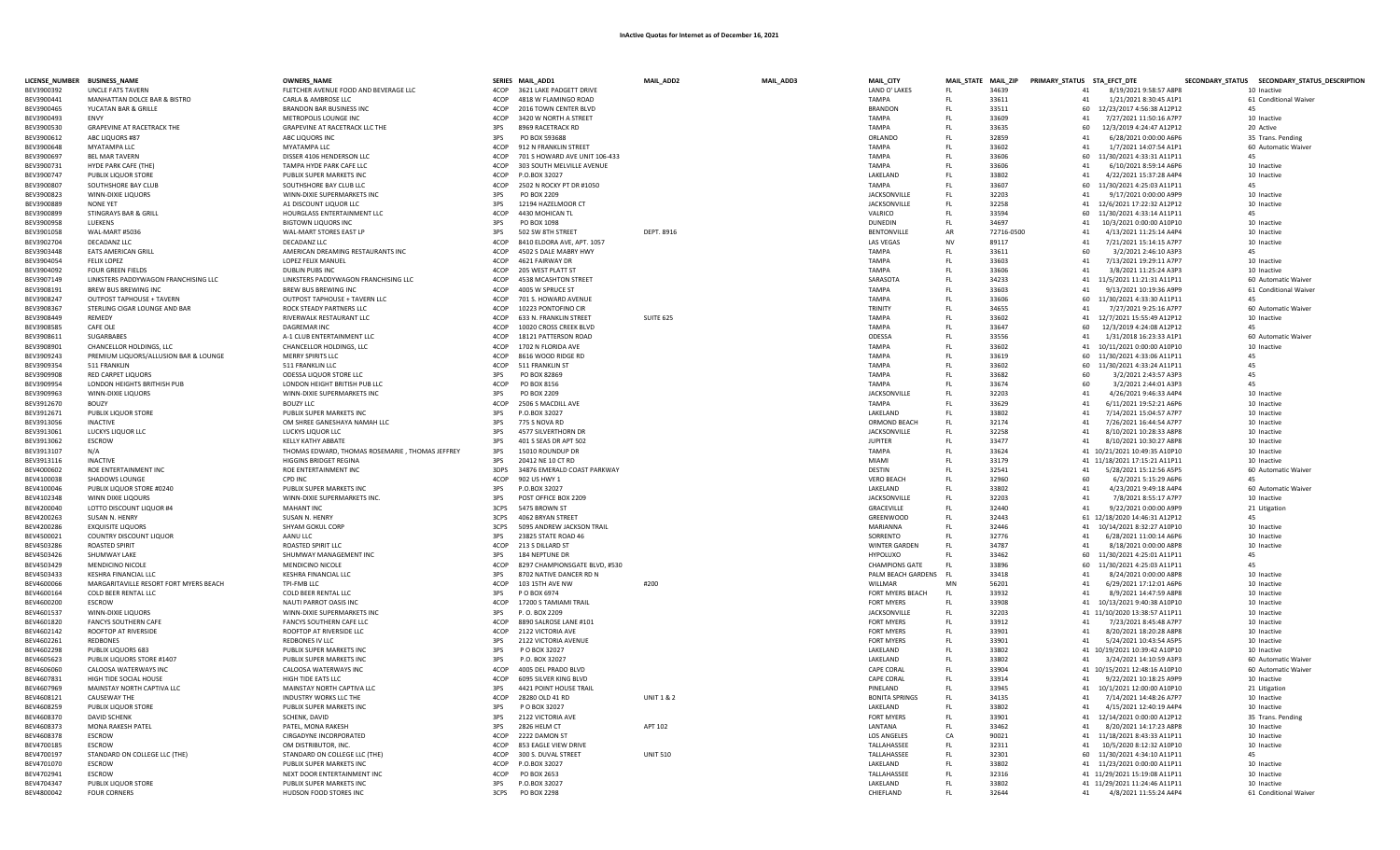| LICENSE_NUMBER BUSINESS_NAME |                                                                   | <b>OWNERS_NAME</b>                                              |              | SERIES MAIL_ADD1              | MAIL_ADD2                   | MAIL_ADD3                 | MAIL_CITY                     |                 | MAIL_STATE MAIL_ZIP PRIMARY_STATUS STA_EFCT_DTE |                                                             | SECONDARY_STATUS SECONDARY_STATUS_DESCRIPTION |
|------------------------------|-------------------------------------------------------------------|-----------------------------------------------------------------|--------------|-------------------------------|-----------------------------|---------------------------|-------------------------------|-----------------|-------------------------------------------------|-------------------------------------------------------------|-----------------------------------------------|
| BEV4800781                   | <b>FSCROW</b>                                                     | <b>BHOLE INC</b>                                                |              | 3CPS 5144 SW 82ND TERRACE     |                             |                           | GAINESVILLE                   | FL.             | 32608                                           | 41 11/19/2021 15:41:26 A11P11                               | 60 Automatic Waiver                           |
| BEV4800795                   | WINN-DIXIE LIQUORS                                                | WINN-DIXIE SUPERMARKETS INC.                                    | 3CPS         | POST OFFICE BOX 2209          |                             |                           | <b>JACKSONVILLE</b>           | FL.             | 32203                                           | 41 12/13/2021 8:36:29 A12P12                                | 10 Inactive                                   |
| BEV5000424                   | ESCROW                                                            | ZALA, SURENDRASINH MEGHUBHA                                     | 3DPS         | 506 SUWANNEE AVENUE SW        |                             |                           | LIVE OAK                      | FL.             | 32064                                           | 41<br>2/10/2021 9:15:41 A2P2                                | 10 Inactive                                   |
| BEV5000425                   | <b>MADISON LIQUOR</b>                                             | KRISH LLC                                                       | 3DPS         | 419 DUVAL STREET NE           |                             |                           | LIVE OAK                      | FL              | 32064                                           | 41<br>4/1/2021 8:25:23 A4P4                                 | 10 Inactive                                   |
| BEV5100060                   | PUBLIX LIQUOR STORE                                               | PUBLIX SUPER MARKETS INC                                        | 4COP         | P.O.BOX 32027                 |                             |                           | LAKELAND                      | FL              | 33802                                           | 41 10/15/2021 9:54:43 A10P10                                | 10 Inactive                                   |
| BEV5100068                   | WAL-MART SUPERCENTER #3370                                        | WAL MART STORES EAST LP                                         | 3PS          | 508 SW 8TH STREET             | <b>DEPT 8916</b>            |                           | <b>BENTONVILLE</b>            | AR              | 72716-0500                                      | 41<br>4/23/2021 10:15:20 A4P4                               | 61 Conditional Waiver                         |
| BEV5103852                   | HALEY AND GREGS PLACE                                             | GILL-PRESSLEY MICHELLE HALEY                                    | 3PS          | 2122 VICTORIA AVE             |                             |                           | <b>FORT MYERS</b>             | FL              | 33901                                           | 41 10/14/2021 0:00:00 A10P10                                | 35 Trans. Pending                             |
| BEV5200027                   | PI ON BROADWAY                                                    | FIRST AND BROADWAY LLC                                          | 4COP         | 110 SW BROADWAY               |                             |                           | <b>OCALA</b>                  | FL              | 34471                                           | 60 11/30/2021 4:33:33 A11P11                                | 45                                            |
| BEV5201175                   | <b>TAPS &amp; CORKS</b>                                           | TAPS & CORKS LLC                                                | 4COP         | 17726 SE 119TH AVENUE ROAD    |                             |                           | SUMMERFIELD                   | FL              | 34491                                           | 41 10/21/2021 7:53:23 A10P10                                | 10 Inactive                                   |
| BEV5201297                   | LA HACIENDA LLC                                                   | LA HACIENDA LLC                                                 | 4COP         | 3557 SW 58TH STREET           |                             |                           | <b>OCALA</b>                  | FL              | 34471                                           | 41<br>2/16/2021 0:00:00 A2P2                                | 10 Inactive                                   |
| BEV5201474                   | DISCOUNT LIQUOR                                                   | PHR OCALA LLC                                                   | 4COP         | 1419 NE 25TH AVE              |                             |                           | OCALA                         | FL              | 34470                                           | 41<br>7/16/2021 9:58:57 A7P7                                | 10 Inactive                                   |
| BEV5202195                   | PUBLIX LIQUOR STORE                                               | PUBLIX SUPER MARKETS INC                                        | 3CPS         | P.O.BOX 32027                 |                             |                           | LAKELAND                      | FL              | 33802                                           | 41 12/8/2021 8:31:02 A12P12                                 | 10 Inactive                                   |
| BEV5202384                   | <b>GLOBE BUILDMART INC</b>                                        | <b>GLOBE BUILDMART INC</b>                                      | 3PS          | 5319 SW 49TH AVENUE           |                             |                           | <b>OCALA</b>                  | FL              | 34474                                           | 41 11/29/2021 15:43:47 A11P11                               | 60 Automatic Waiver                           |
| BFV5203627                   | <b>FSCROW</b>                                                     | SIMMONS, ALGENARD                                               | 4COP         | 12 POPLAR RD                  |                             |                           | OCALA                         | F1              | 34480                                           | 41<br>8/24/2021 9:53:22 A8P8                                | 10 Inactive                                   |
| BEV5301100                   | COSTCO WHOLESALE CORPORATION                                      | COSTCO WHOLESALE CORPORATION                                    | 3PS          | P.O. BOX 35005                | ATTN: LICENSING             |                           | SEATTLE                       | WA              | 98124-3405                                      | 41<br>6/8/2021 12:15:25 A6P6                                | 10 Inactive                                   |
| BEV5302786                   | SUE WARSHAL                                                       | WARSHAL, SUE                                                    | 3PS          | 1832 N DIXIE HWY              |                             |                           | <b>LAKE WORTH</b>             | FL.             | 33460                                           | 41<br>9/22/2021 0:00:00 A9P9                                | 21 Litigation                                 |
| BEV5400032                   | <b>GENERAL HORSEPLAY</b>                                          | GENERAL HORSEPLAY LLC                                           | 5COP         | 423 CAROLINE ST               | <b>DOWN</b>                 |                           | <b>KEY WEST</b>               | FL              | 33040                                           | 41 12/3/2021 11:02:43 A12P12                                | 10 Inactive                                   |
| BEV5400155                   | PROVANTAGE GROUP LLC                                              | PROVANTAGE GROUP LLC                                            | 5COP         | 633 N FRANKLIN ST STE 625     | C/O THE TILLER LAW GROUP PA |                           | <b>TAMPA</b>                  | FL              | 33602                                           | 60<br>9/16/2019 0:00:00 A9P9                                | 45                                            |
| BEV5400162                   | <b>LIGHTHOUSE GRILL</b>                                           | SPOTTSWOOD MANAGEMENT INC                                       | 5COP         | 506 FLEMING STREET            |                             |                           | <b>KEY WEST</b>               | FL              | 33040                                           | 41<br>4/26/2021 14:36:05 A4P4                               | 60 Automatic Waiver                           |
| BEV5600070                   | ALS BEACH CLUB AND BURGER BAR                                     | SUN BURGER BAR LLC                                              | 4COP         | PO BOX 5497                   |                             |                           | <b>DESTIN</b>                 | FL              | 32540                                           | 41<br>9/20/2021 8:02:14 A9P9                                | 10 Inactive                                   |
| BEV5600097                   | WORLD OF BEER                                                     | WOB DESTIN LLC                                                  | 4COP         | 10910 SHELDON ROAD            |                             |                           | <b>TAMPA</b>                  | FL              | 33626                                           | 41 11/19/2021 15:47:10 A11P11                               | 10 Inactive                                   |
| BEV5600131                   | ROCKIN TACO                                                       | ROCKIN-TACOS INC                                                | 4COP         | PO BOX 5497                   |                             |                           | <b>DESTIN</b>                 | FL              | 32540                                           | 41<br>9/20/2021 8:08:59 A9P9                                | 10 Inactive                                   |
| BEV5600816                   | <b>COST PLUS LIQUORS</b>                                          | HASKAN PROPERTIES LLC                                           | 3PS          | 3936 GARDENIA AVE             |                             |                           | WESTON                        | FL              | 33332                                           | 60 11/30/2021 4:25:42 A11P11                                | 45                                            |
| BEV5601513                   | <b>BEACH WINE &amp; SPIRITS</b>                                   | DIYAA WINE WORLD LLC                                            | 3PS          | 3040 ILLINOIS PL              |                             |                           | <b>GULF BREEZE</b>            | FL              | 32563                                           | 41<br>3/25/2021 11:28:19 A3P3                               | 10 Inactive                                   |
| BEV5601617                   | HELEN BACK AGAIN                                                  | HELEN BACK AGAIN CRESTVIEW LLC                                  | 4COP         | 11275 US HWY 98               | <b>SUITE 6-305</b>          |                           | MIRAMAR BEACH                 | FL              | 32550                                           | 60<br>12/3/2019 4:23:28 A12P12                              | 45                                            |
| BEV5602411                   | WINN-DIXIF LIQUORS                                                | WINN-DIXIE SUPERMARKETS INC                                     | 3PS          | POST OFFICE BOX 2209          | ATTN: DAVID YOUNG           |                           | <b>JACKSONVILLE</b>           | FL              | 32203                                           | 1/26/2021 11:07:10 A1P1<br>41                               | 10 Inactive                                   |
| BEV5603472                   | PUBLIX LIQUOR STORE                                               | PUBLIX SUPER MARKETS INC                                        | 3PS          | P.O.BOX 32027                 |                             |                           | LAKELAND                      | FL              | 33802                                           | 41<br>8/5/2021 9:59:36 A8P8                                 | 10 Inactive                                   |
| BEV5700836                   | OKEECHOBEE LICENSE 4 SALE@ 561-667-3000                           | MR LIQUOR LICENSE LLC                                           | 3CPS         | 1820 NORTH DIXIE HWY          | C/O JOHN PAXMAN             |                           | <b>LAKE WORTH</b>             | FL              | 33460                                           | 41<br>9/16/2021 0:00:00 A9P9                                | 35 Trans. Pending                             |
| BEV5800069                   | <b>SLY FOX</b>                                                    | WASHINGTON & ORANGE LLC                                         | 4COP         | 4167 SADDLE CLUB DRIVE        |                             |                           | ORLANDO                       | FL              | 32801                                           | 60 11/30/2021 4:33:25 A11P11                                | 45                                            |
| BEV5800128                   | L&R WINE & SPIRITS                                                | L&R WINE & SPIRITS LLC                                          | 4COP         | 314 BUTTONWOOD DR             |                             |                           | KISSIMMEE                     | FL              | 34743                                           | 41<br>9/7/2021 13:12:17 A9P9                                | 10 Inactive                                   |
| BEV5800423                   | <b>CLEOS LOUNGE</b>                                               | CLEOS LOUNGE INC                                                | 4COP         | 11 SOUTH COURT AVENUE         |                             |                           | ORLANDO                       | FL              | 32801                                           | 41 11/15/2021 11:32:00 A11P11                               | 10 Inactive                                   |
| BEV5801890                   | GOODINGS LIQUOR STORE AT LAKE BUENA VISTA                         | GOODING'S SUPERMARKETS INC                                      | 3PS          | P.O.BOX 940562                |                             |                           | MAITLAND                      | FL              | 32794                                           | 41 11/22/2021 10:18:02 A11P11                               | 60 Automatic Waiver                           |
| BEV5801892                   | NORTHSTAR LIQUORS                                                 | NORTHSTAR LIQUORS 11 LLC                                        | 3PS          | 7325 HARLIE ST                |                             |                           | ORLANDO                       | FL              | 32819                                           | 7/1/2021 13:49:54 A7P7<br>41                                | 10 Inactive                                   |
| BEV5802633                   | DRAGON ROOM                                                       | DRAGON ROOM LLC                                                 | 4COP         | 1010 N HOOKER ST              | <b>SUITE 301</b>            |                           | CHICAGO                       |                 | 60642                                           | 60 11/30/2021 4:34:12 A11P11                                | 45                                            |
| BEV5806687                   | ORANGE AVENUE CONCEPTS LLC                                        | ORANGE AVENUE CONCEPTS LLC                                      | 4COP         | <b>150 E ROBINSON STREET</b>  | #500                        |                           | ORLANDO                       | FL              | 32801                                           | 41 9/16/2021 14:24:45 A9P9                                  | 10 Inactive                                   |
| BEV5809039                   | <b>M LOUNGE</b>                                                   | M LOUNGE LLC                                                    | 4COP         | 2000 N ORANGE AVE             |                             |                           | ORLANDO                       | FL              | 32804                                           | 60 11/30/2021 4:33:58 A11P11                                | 45                                            |
| BEV5812173                   | WII D BAR                                                         | WILD MAN INVESTMENTS INC                                        | 4COP         | 2508 BAYERONT PKWY            |                             |                           | ORI ANDO                      | <b>FL</b>       | 32806                                           | 60 11/30/2021 4:33:29 A11P11                                | 45                                            |
| BEV5812720                   | PUBLIX LIQUOR STORE # 0331                                        | PUBLIX SUPER MARKETS INC                                        | 3PS          | P.O.BOX 32027                 |                             |                           | LAKELAND                      | FL.             | 33802                                           | 41 10/15/2021 14:35:38 A10P10                               | 10 Inactive                                   |
| BFV5813059                   | BAR ASSET GROUP LLC.                                              | BAR ASSET GROUP LLC                                             | 4COP         | 1424 RICHMOND GRAND AVE       |                             |                           | ORI ANDO                      | FI.             | 32820                                           | 41 6/22/2021 14:02:15 A6P6                                  | 10 Inactive                                   |
| BEV5813679                   | WINN-DIXIE LIQUORS                                                | WINN-DIXIE SUPERMARKETS INC.                                    | 3PS          | POST OFFICE BOX 2209          |                             |                           | <b>JACKSONVILLE</b>           | FL              | 32203                                           | 41 11/12/2021 16:07:00 A11P11                               | 60 Automatic Waiver                           |
| BEV5813683                   | PUBLIX LIQUOR STORE                                               | PUBLIX SUPER MARKETS INC                                        | 4COP         | P.O.BOX 32027                 |                             |                           | LAKELAND                      | FL.             | 33802                                           | 41 10/20/2021 15:22:15 A10P10                               | 10 Inactive                                   |
| BEV5813948                   | PUBS PUB                                                          | PUBS PUB ORLANDO LLC                                            | 3PS          | 2202 W KENNEDY BLVD           |                             |                           | <b>TAMPA</b>                  | FL.             | 33616                                           | 41 11/9/2021 6:18:16 A11P11                                 | 10 Inactive                                   |
| BEV5813958                   | N/A                                                               | <b>OWENS RONALD</b>                                             | 3PS          | 1402 SW EAGLE NEST WAY        |                             |                           | PALM CITY                     | FL.             | 34990                                           | 60 11/30/2021 4:33:10 A11P11                                | 45                                            |
| BEV5813964                   | <b>VIOLET ROSE</b>                                                | VIOLET ROSE ENTERTAINMENT LLC                                   | 4COP         | 15 WEST PINE ST               |                             |                           | ORLANDO                       | FL.             | 32801                                           | 41 10/8/2021 15:34:03 A10P10                                | 10 Inactive                                   |
| BEV5900020                   | COCO BONGO                                                        | COCO BONGO USA LLC                                              | 3PS          | 1799 DERBY GLEN DRIVE         |                             |                           | ORLANDO                       | FL.             | 32837                                           | 5/4/2021 11:05:19 A5P5<br>41                                | 61 Conditional Waiver                         |
| BEV5900038                   | ISLAND MIX BAR & GRILL RESTAURANT                                 | ISLAND MIX BAR & GRILL LLC                                      | 4COP         | 1391 CINDER LANE              |                             |                           | KISSIMMEE                     | FL.             | 34744                                           | 60<br>3/2/2021 2:44:32 A3P3                                 | 45                                            |
| BEV5903615                   | <b>KRUSH BRAU PARK</b>                                            | KRUSH BRAU LLC                                                  | 4COP         | 189 S ORANGE AVE              | <b>STE 870</b>              |                           | ORLANDO                       | FL.             | 32801                                           | 41<br>3/10/2021 12:18:52 A3P3                               | 10 Inactive                                   |
| BEV5903644                   | WINN-DIXIE LIQUORS                                                | WINN-DIXIE SUPERMARKETS INC.                                    | 3PS          | POST OFFICE BOX 2209          |                             |                           | <b>JACKSONVILLE</b>           | FL              | 32203                                           | 41 11/5/2021 10:15:34 A11P11                                | 10 Inactive                                   |
| BEV5903648                   | <b>CELEBRATION SPIRITS INC</b>                                    | <b>CELEBRATION SPIRITS INC</b>                                  | 3PS          | 13461 BELLARIA CIR            |                             |                           | WINDERMERE                    | FL.             | 34786                                           | 41 12/15/2021 14:56:48 A12P12                               | 10 Inactive                                   |
| BFV6000026<br>BFV6000054     | <b>TARGET CORPORATION</b><br><b>LIQUOR LICENSE ENTERPRISE LLC</b> | <b>TARGET CORPORATION</b><br><b>HOUOR HCENSE ENTERPRISE LLC</b> | 4COP<br>4COP | P. O. BOX 9471                |                             |                           | MINNEAPOLIS<br><b>IUPITER</b> | MN              | 55440-9471                                      | 41 4/21/2021 12:03:45 A4P4<br>41 11/12/2020 10:28:32 A11P11 | 60 Automatic Waiver                           |
| BEV6000116                   | PUBLIX LIQUOR STORE #0023                                         | PUBLIX SUPER MARKETS INC                                        | 3PS          | 111 MAGIC WAY<br>PO BOX 32027 |                             |                           | LAKELAND                      | FL.             | 33458<br>33802                                  | 41<br>6/28/2021 9:20:45 A6P6                                | 10 Inactive<br>10 Inactive                    |
| BEV6000222                   | DELRAY PARK PLAZA LLC                                             | DELRAY PARK PLAZA LLC                                           | 4COP         | 150 WHITE PLAINS ROAD         | <b>SUITE 300</b>            |                           | <b>TARRYTOWN</b>              | FL<br><b>NY</b> | 10591                                           | 41<br>8/30/2021 16:50:31 A8P8                               | 10 Inactive                                   |
| BEV6000285                   | PALM BEACH LICENSE 4 SALE @ 561-252-0495                          | ENTERTAINMENT ASSISTANT LLC                                     | 4COP         | 333 CLEMATIS STREET STE 201   |                             |                           | <b>WEST PALM BEACH</b>        | FL.             | 33401                                           | 60<br>9/2/2021 0:00:00 A9P9                                 | 45                                            |
| BEV6000285                   | BODEGA TAQUERIA Y TEQUILA                                         | BODEGA WPB LLC                                                  | 4COP         | 600 BRICKELL AVENUE           | STE 3600                    |                           | <b>MIAMI</b>                  | FL              | 33131                                           | 41<br>10/20/2021 9:35:31 A10P10                             | 10 Inactive                                   |
| BEV6000377                   | <b>BUCCANEER ANGLERS CLUB INC</b>                                 | BUCCANEER ANGLERS CLUB INC                                      | 4COP         | <b>PO BOX 788</b>             |                             |                           | <b>JENSEN BEACH</b>           | FL              | 34958                                           | 41<br>4/23/2021 8:57:19 A4P4                                | 60 Automatic Waiver                           |
| BEV6000379                   | SPIRITS WORLD                                                     | SPIRITS WORLD LLC                                               | 3PS          | 10248 SPYGLASS WAY            |                             |                           | <b>BOCA RATON</b>             | FL              | 33498                                           | 60<br>6/7/2016 0:00:00 A6P6                                 | 45                                            |
| BEV6000497                   | LULU'S DELRAY BEACH                                               | HOST 189 LL LLC                                                 | 4COP         | 130 CHESTER ROAD              |                             |                           | <b>ESSEX FELLS</b>            | <b>NJ</b>       | 07021                                           | 41<br>6/9/2021 15:16:11 A6P6                                | 10 Inactive                                   |
| BEV6000632                   | PUBLIX LIQUOR STORE                                               | PUBLIX SUPER MARKETS INC                                        | 4COP         | P.O.BOX 32027                 |                             |                           | LAKELAND                      | FL              | 33802                                           | 41<br>6/25/2021 14:38:25 A6P6                               | 10 Inactive                                   |
| BEV6000678                   | <b>ESCROW</b>                                                     | WINN-DIXIE SUPERMARKETS INC                                     | 3PS          | PO BOX 2209                   |                             |                           | JACKSONVILLE                  | FL              | 32203                                           | 41<br>5/25/2021 12:24:13 A5P5                               | 10 Inactive                                   |
| BEV6000971                   | THROW SOCIAL                                                      | THROW SOCIAL DELRAY BEACH LLC                                   | 4COP         | 2601 NE 26TH AVENUE           |                             |                           | LIGHTHOUSE POINT              | FL              | 33064                                           | 41<br>6/22/2021 10:45:14 A6P6                               | 10 Inactive                                   |
| BEV6004562                   | <b>STAR LIQUORS</b>                                               | ADP ENTERPRISES INC                                             | 3PS          | 11878 WEST FOREST HILL BLVD.  | <b>SUITE - 37</b>           |                           | WELLINGTON                    | - FL            | 33414                                           | 41<br>1/13/2020 14:54:16 A1P1                               | 61 Conditional Waiver                         |
| BEV6005095                   | UGLY DUCKLING                                                     | UGLY DUCKLING INCORPORATED                                      | 4COP         | 5901/5903 N FEDERAL HWY       |                             |                           | <b>BOCA RATON</b>             | FL.             | 33431                                           | 61<br>4/30/2020 9:56:56 A4P4                                | 45                                            |
| BFV6011410                   | <b>TARGET CORPORATION</b>                                         | <b>TARGET CORPORATION</b>                                       | 3PS          | P. O. BOX 9471                |                             |                           | <b>MINNFAPOLIS</b>            | MN              | 55440-9471                                      | 41<br>11/3/2021 0:00:00 A11P11                              | 35 Trans. Pending                             |
| BEV6011595                   | ESCROW                                                            | 550 QUADRILLE LLC                                               | 4COP         | 201 S BISCAYNE BLVD           | 22ND FLOOR                  |                           | <b>MIAMI</b>                  | FL              | 33131                                           | 41<br>3/16/2021 8:38:27 A3P3                                | 61 Conditional Waiver                         |
| BEV6012646                   | ISLAND PALM BEACH LICENSEHOLDING LLC                              | ISLAND PALM BEACH LICENSEHOLDING LLC                            | 4COP         | 777 S FLAGLER DRIVE           | SUITE 500E                  |                           | WEST PALM BEACH               | FL              | 33401                                           | 41 10/19/2021 9:15:24 A10P10                                | 10 Inactive                                   |
| BEV6012648                   | WEINBERG LAW FIRM, P.A. AS TRUSTEE                                | WEINBERG LAW FIRM, P.A. AS TRUSTEE                              | 4COP         | 319 CLEMATIS STREET           | STE 711                     |                           | <b>WEST PALM BEACH</b>        | FL              | 33401                                           | 41 10/18/2021 0:00:00 A10P10                                | 10 Inactive                                   |
| BEV6013257                   | <b>SUGAR NIGHTCLUB</b>                                            | HICKTOWN USA LLC                                                | 4COP         | 4000 RCA BLVD                 |                             |                           | PALM BEACH GARDENS FL         |                 | 33420                                           | 60<br>6/5/2018 0:41:18 A6P6                                 | 45                                            |
| BEV6013659                   | ELLEX BAR LLC                                                     | <b>ELLEX BAR LLC</b>                                            | 4COP         | 1300 W 10TH STREET            |                             |                           | RIVIERA BEACH                 | FL              | 33404                                           | 5/3/2021 12:08:05 A5P5<br>41                                | 60 Automatic Waiver                           |
| BEV6015883                   | CROWN LIQUORS AND CROWN WINE & SPIRITS                            | CROWN LIQUORS XVIII LLC                                         | 3PS          | 600 BRICKELL AVE              | STE 3600                    | C/O GREENSPOON MARDER LLP | <b>MIAMI</b>                  | FL              | 33131                                           | 41 11/17/2021 19:09:33 A11P11                               | 10 Inactive                                   |
| BEV6017836                   | <b>LIBERTY LIQUORS</b>                                            | LIBERTY LIQUORS LLC                                             | 4COP         | 11440 US HIGHWAY 1            |                             |                           | PALM BEACH GARDENS            | FL              | 33408                                           | 41<br>9/27/2021 12:00:00 A9P9                               | 21 Litigation                                 |
| BEV6018074                   | CARRIAGE HOUSE CLUB LLC                                           | CARRIAGE HOUSE CLUB LLC                                         | 3PS          | 230 ROYAL PALM WAY            | <b>STE 411</b>              |                           | PALM BEACH                    | - FL            | 33480                                           | 41<br>7/16/2021 8:45:44 A7P7                                | 60 Automatic Waiver                           |
| BEV6018283                   | <b>I ESTER. TIMOTHY WAYNE</b>                                     | <b>I FSTER. TIMOTHY WAYNE</b>                                   | 3PS          | <b>1475 48TH AVF NF</b>       |                             |                           | ST. PETERSBURG                | FL              | 33703                                           | 41<br>9/27/2021 0:00:00 A9P9                                | 35 Trans, Pending                             |
| BEV6100008                   | PUBLIX LIQUORS STORE #1597                                        | PUBLIX SUPER MARKETS INC                                        | 3PS          | PO BOX 32027                  | #1332                       |                           | LAKELAND                      | - FL            | 33802-2027                                      | 5/14/2021 9:13:00 A5P5<br>41                                | 10 Inactive                                   |
| BEV6100017                   | G SPOT                                                            | <b>G SPOT LLC</b>                                               |              | 4COP 11133 SALT TREE DRIVE    |                             |                           | PORT RICHEY                   | FI.             | 34668                                           | 41 10/27/2021 14:04:12 A10P10                               | 10 Inactive                                   |